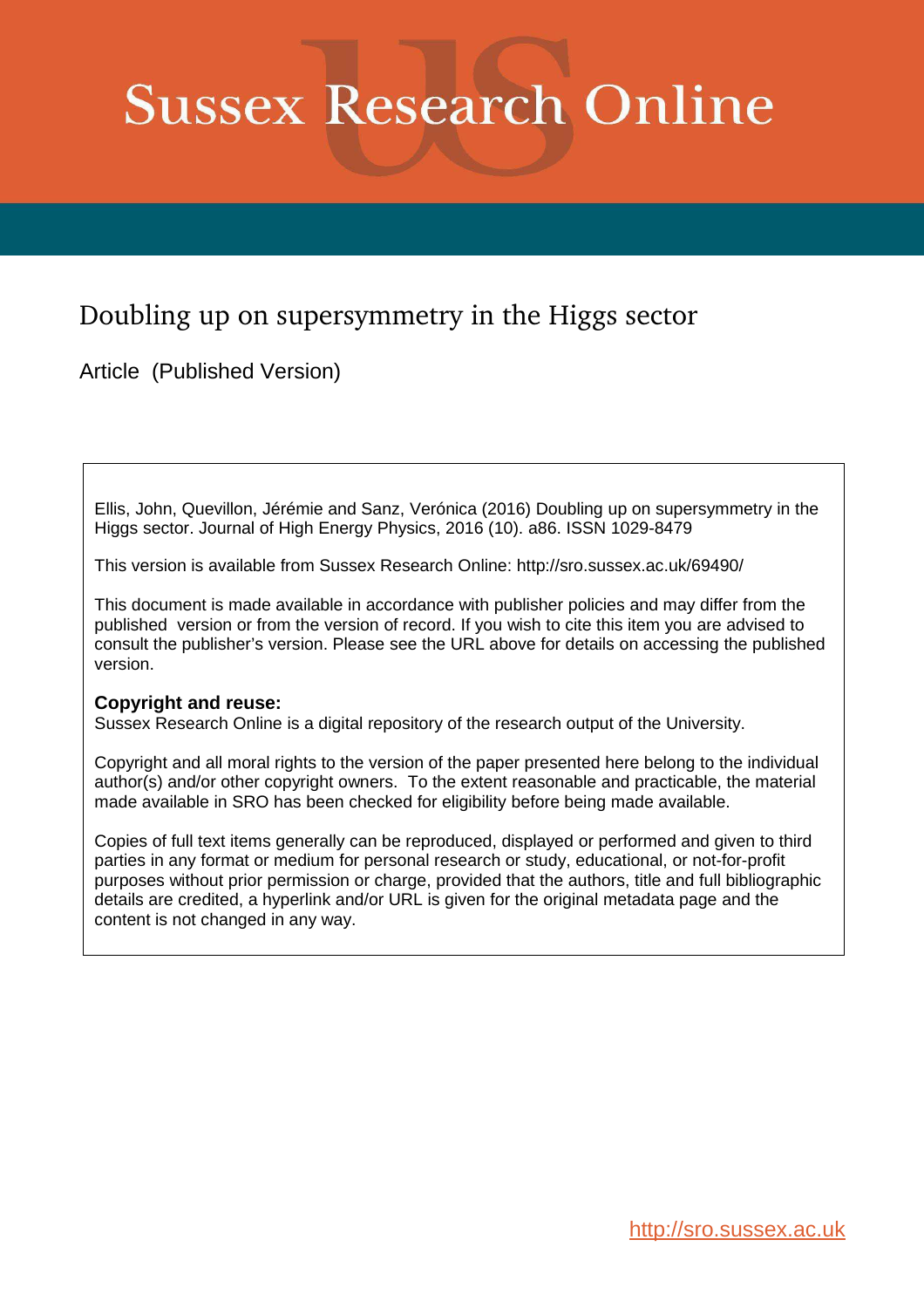PUBLISHED FOR SISSA BY 2 SPRINGER

RECEIVED: August 24, 2016 Revised : October 12, 2016 Accepted : October 15, 2016 PUBLISHED: October 17, 2016

# Doubling up on supersymmetry in the Higgs sector

John Ellis, ${}^{a,b}$  Jérémie Quevillon ${}^{a}$  and Verónica Sanz ${}^c$ 

[v.sanz@sussex.ac.uk](mailto:v.sanz@sussex.ac.uk)

<span id="page-1-0"></span>ABSTRACT: We explore the possibility that physics at the TeV scale possesses approximate  $N = 2$  supersymmetry, which is reduced to the  $N = 1$  minimal supersymmetric extension of the Standard Model (MSSM) at the electroweak scale. This doubling of supersymmetry modifies the Higgs sector of the theory, with consequences for the masses, mixings and couplings of the MSSM Higgs bosons, whose phenomenological consequences we explore in this paper. The mass of the lightest neutral Higgs boson h is independent of  $\tan \beta$  at the tree level, and the decoupling limit is realized whatever the values of the heavy Higgs boson masses. Radiative corrections to the top quark and stop squarks dominate over those due to particles in  $N = 2$  gauge multiplets. We assume that these radiative corrections fix  $m_h \simeq 125 \,\text{GeV}$ , whatever the masses of the other neutral Higgs bosons  $H, A$ , a scenario that we term the  $h2MSSM$ . Since the  $H, A$  bosons decouple from the W and Z bosons in the  $h2\text{MSSM}$  at tree level, only the LHC constraints on  $H, A$  and  $H^{\pm}$  couplings to fermions are applicable. These and the indirect constraints from LHC measurements of h couplings are consistent with  $m_A \gtrsim 200 \,\text{GeV}$  for  $\tan \beta \in (2, 8)$  in the h2MSSM.

KEYWORDS: Supersymmetry Phenomenology

ArXiv ePrint: [1607.05541](https://arxiv.org/abs/1607.05541)



<sup>a</sup>Theoretical Particle Physics & Cosmology Group, Department of Physics, King's College London, Strand, London WC2R 2LS, U.K.

 $<sup>b</sup> Theoretical Physics Department, CERN,$ </sup> CH 1211 Geneva 23, Switzerland

<sup>c</sup>Department of Physics and Astronomy, University of Sussex, Brighton BN1 9QH, U.K. E-mail: [John.Ellis@cern.ch](mailto:John.Ellis@cern.ch), [jeremie.quevillon@kcl.ac.uk](mailto:jeremie.quevillon@kcl.ac.uk),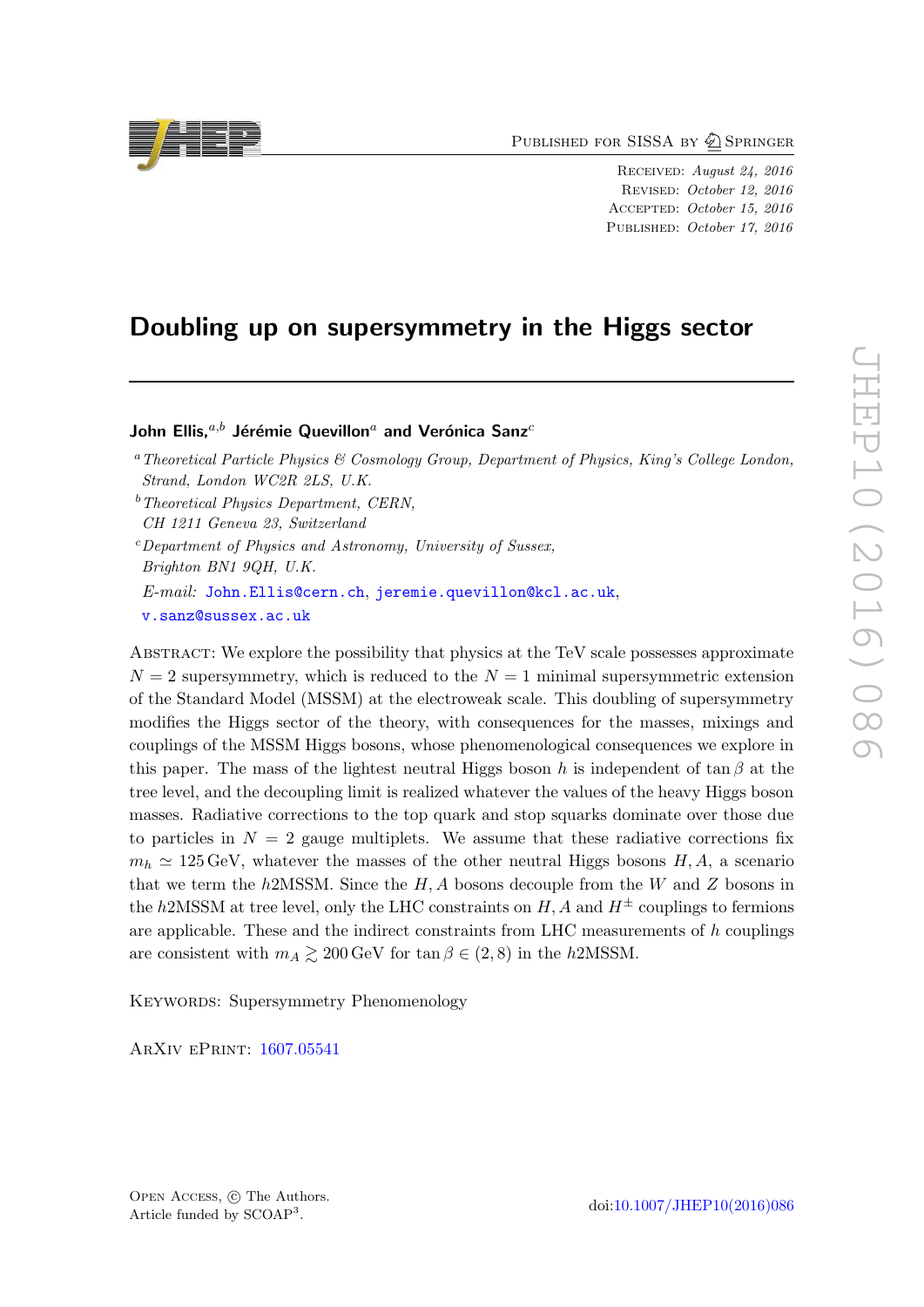# Contents

| 1 Introduction                                                      |    |
|---------------------------------------------------------------------|----|
| 2 The $N=2$ supersymmetric Higgs sector                             | 3  |
| Model framework<br>2.1                                              | 3  |
| 2.2 Tree-level analysis                                             | 3  |
| Radiative corrections<br>2.3                                        | 6  |
| The stop sector in the hMSSM and the h2MSSM<br>2.4                  | 10 |
| 3 Constraints from LHC measurements                                 | 11 |
| 3.1 Constraints from $H/A/H^{\pm}$ searches                         | 12 |
| Constraints from $h(125)$ coupling measurements<br>$3.2\phantom{0}$ | 12 |
| 3.3 Constraints from $\Gamma(h \to gg, \gamma\gamma)$               | 15 |
| 3.4 Anomalous $h(125)$ couplings                                    | 17 |
|                                                                     |    |

# 4 Conclusions [20](#page-20-0)

#### 1 Introduction

Since the Standard Model is chiral, it can accommodate only  $N = 1$  supersymmetry, as in the minimal supersymmetric extension of the Standard Model (MSSM). On the other hand, any new physics beyond the Standard Model would contain vector-like representations of the  $SU(2)\times U(1)$  gauge group of the Standard Model. As such, it could accommodate  $N = 2$  supersymmetry. One could even argue that it *should* possess the maximum possible degree of supersymmetry, namely  $N = 2$ . Indeed, there are plenty of theoretical set-ups that lead naturally to a chiral  $N=1$  supersymmetry model at the electroweak scale with a vector-like  $N = 2$  extension at the TeV scale, including models invoking extra dimensions and superstring model constructions  $[1-9]$  $[1-9]$  $[1-9]$  $[1-9]$ .

<span id="page-2-0"></span>Studies of possible  $N = 2$  extensions of the Standard Model have a long history, with considerable attention paid to the gauge and matter sectors of such models. An  $N = 2$ vector multiplet would contain more degrees of freedom than in the MSSM. In particular, gauginos would no longer be Majorana particles, but Dirac. Moreover, additional adjoint scalar fields would appear, namely a new singlet  $S$ , triplet  $T$  and octet  $O$ . The phenomenology of the Dirac gauginos has been explored in a number of papers [\[10](#page-22-2)[–36\]](#page-24-0), and attention also been paid to the Higgs sector of an  $N=2$  extension of the Standard Model, which has interesting differences from the Higgs sector of the MSSM [[1](#page-22-0)–[4\]](#page-22-3). This is a natural entry point into phenomenological studies of  $N = 2$  models, since the Higgs sector of the MSSM is necessarily vector-like, and hence readily modified to realize  $N = 2$  supersymmetry. Moreover, the exploration of Higgs phenomenology is well underway, with important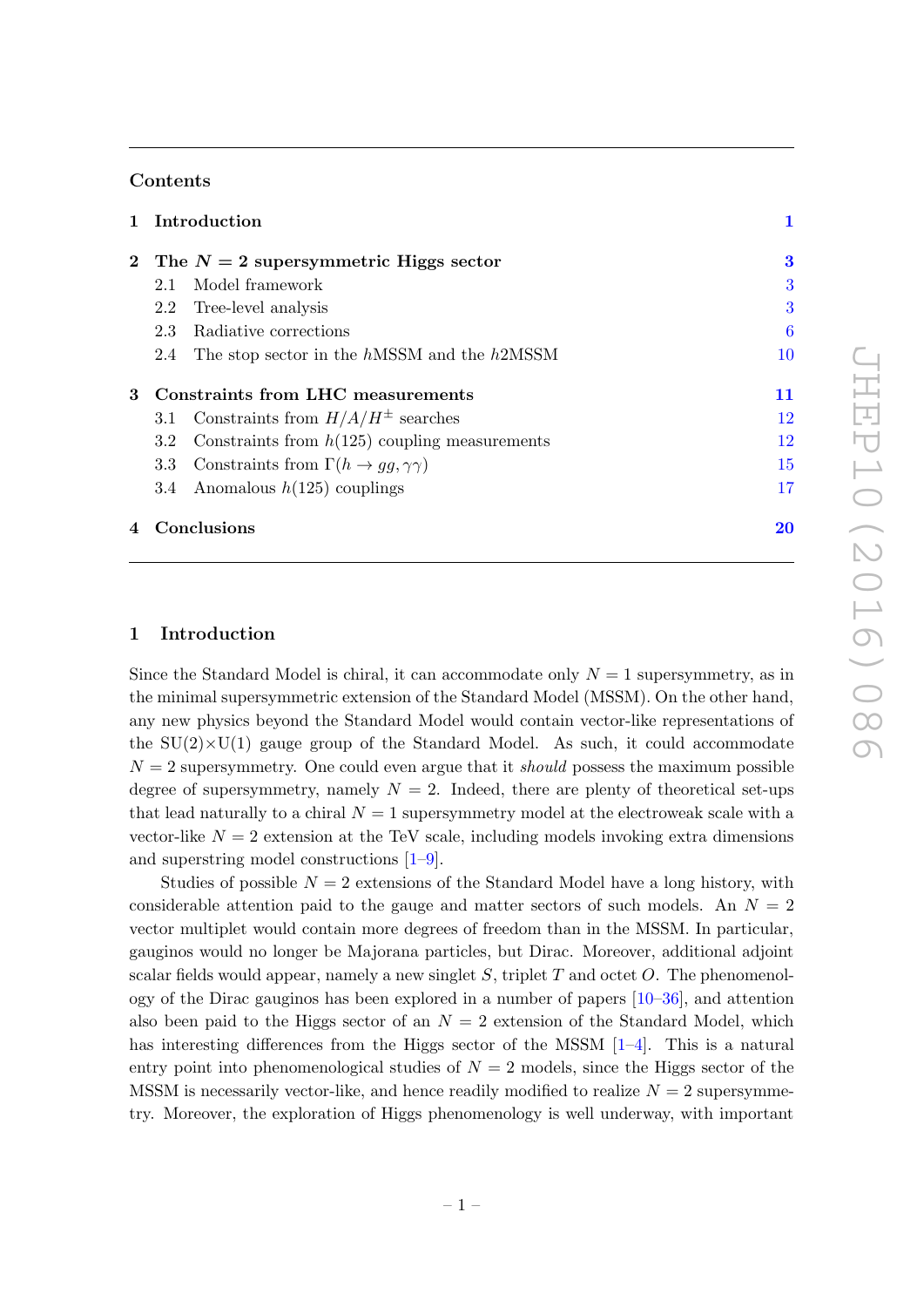experimental constraints coming from measurements of the  $h(125)$  Higgs boson [\[37\]](#page-24-1) and searches for the heavier MSSM Higgs bosons.

As has been pointed out in previous studies, the  $N=2$  version of the tree-level super-symmetric Higgs potential [\(2.3\)](#page-4-0) contains an extra term  $\frac{1}{2}(g_1^2+g_2^2)|H_1H_2|^2$ , which has important phenomenological consequences [\[1–](#page-22-0)[4\]](#page-22-3). In particular, the masses of the Higgs bosons are independent of  $\tan \beta$  at the tree level, and the rotation from the doublet basis  $H_1, H_2$  to the mass eigenstate basis  $h, H$  is trivial, so that at the tree level the  $N = 2$  model realizes automatically the decoupling limit of the MSSM. Hence the tree-level couplings of the lighter neutral scalar Higgs boson  $h$  are necessarily identical to those of a Standard Model Higgs, and the heavier neutral scalar boson H plays no role in electroweak symmetry breaking.

<span id="page-3-1"></span><span id="page-3-0"></span>These observations are modified by the radiative corrections to the Higgs sector, of which the most important are those due to the top-stop sector, as in the MSSM.<sup>[1](#page-2-0)</sup> As in the MSSM, a practical way to analyze Higgs phenomenology in the model with  $N = 2$ supersymmetry is to use the measured mass of the observed Standard Model-like Higgs boson  $m_h \simeq 125 \,\text{GeV}$  as a constraint on the other parameters of the model. In the MSSM case, this has been called the hMSSM scenario: the analogous scenario we propose here is termed the h2MSSM scenario.

<span id="page-3-3"></span>As we show, an important difference between the  $h<sub>MSSM</sub>$  and  $h<sub>2MSSM</sub>$  scenarios is that the latter can be realized with smaller stop masses than the former for any value of  $m_A \gtrsim m_h$ , and for smaller  $m_A$  for any fixed values of the stop masses and tan β. This observation then raises the question how light the heavier Higgs bosons  $H, A$  can be in the h2MSSM, for what range of tan  $\beta$ .

The LHC constraints on  $H \to W^+W^-$ ,  $Z^0Z^0$  and  $A \to Zh$  decays are not relevant for the h2MSSM, since it realizes automatically the decoupling limit at the tree level, and the  $HW^+W^-$  and  $HZ^0Z^0$  couplings induced at the loop level are relatively small. On the other hand, LHC constraints on decays of the heavy Higgs bosons into fermions are in principle relevant. Specifically, the constraint from the search for  $H^{\pm} \to \tau^{\pm} \nu$  decays is the same as in the hMSSM. Before saying the same for the LHC constraint on  $A/H \to \tau^+\tau^-$ , one must check the near-degeneracy of the  $H$  and  $A$ , as assumed in the experimental analyses. As we show, in the  $h2MSSM$   $m_H - m_A$  is actually typically significantly smaller in magnitude than in the hMSSM. Consequently, the LHC constraints on  $A/H \to \tau^+\tau^-$  are directly applicable to the h2MSSM.

Also, measurements at LHC Run 1 of the couplings of the  $h(125)$  to fermions impose important indirect constraints on the  $h2MSSM$  in the  $(m_A, \tan\beta)$  plane, though they are weaker than in the hMSSM. As we show, the principal constraints are those on the ratios of h couplings to up-type quarks, down-type quarks and massive vector bosons, and that on the  $h\gamma\gamma$  coupling. We find that the direct searches for heavy Higgs bosons exclude ranges of  $m_A$  when  $\tan \beta \gtrsim 7$ , and the h coupling measurements require  $m_A \gtrsim 185 \,\text{GeV}$  in the  $h2\text{MSSM}$ , compared with  $\gtrsim 350 \,\text{GeV}$  in the hMSSM.

<span id="page-3-2"></span><sup>&</sup>lt;sup>1</sup>There are also tree-level corrections due to the  $N = 2$  gauge sectors of the theory, but it was found in  $[38]$  that the contributions of the additional adjoints S and T to the Higgs boson masses are typically two orders of magnitude smaller than the loop contributions we consider below, for values of  $m_{S,T} \sim m_{\tilde{t}}$ .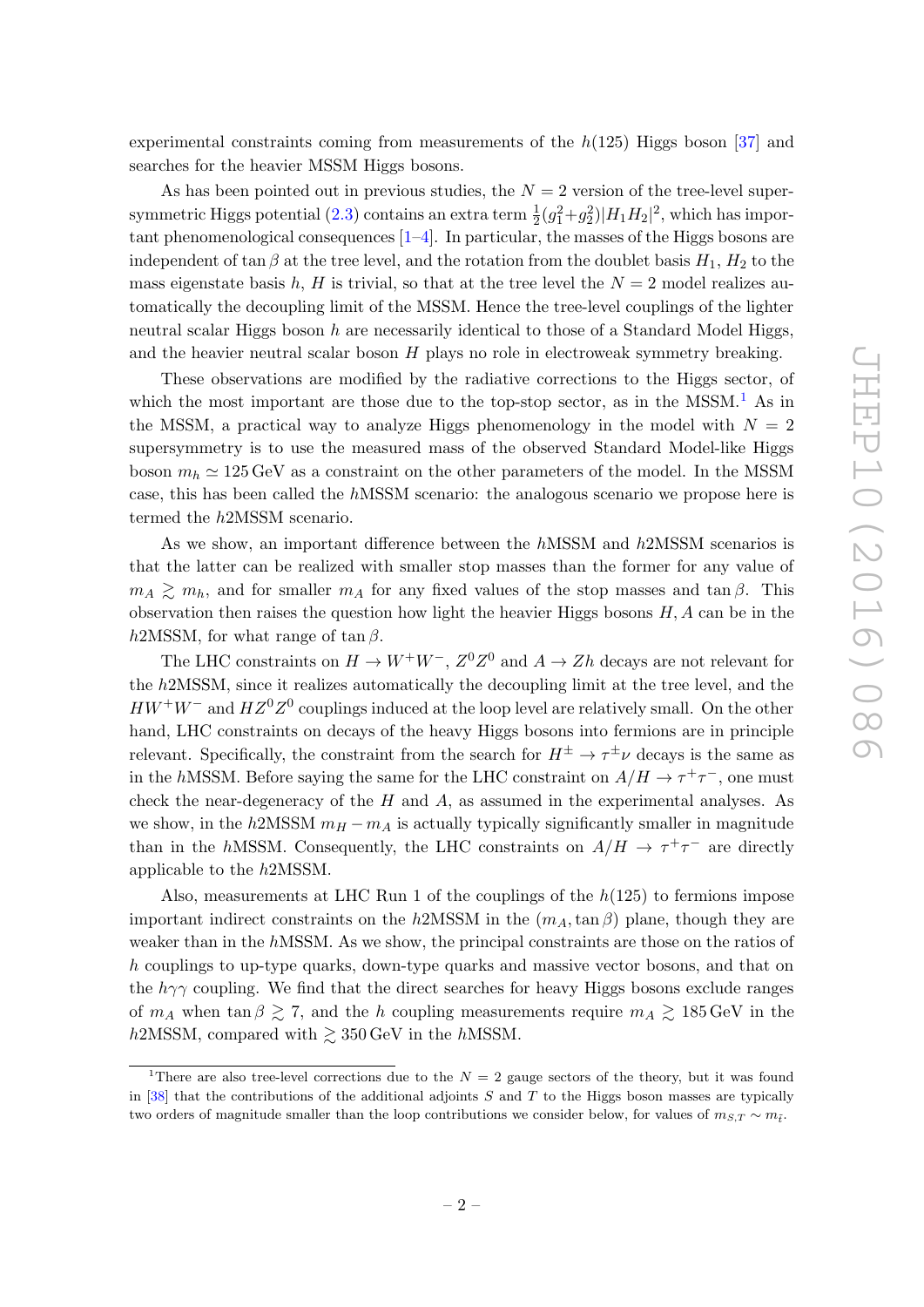<span id="page-4-0"></span>This paper is organized as follows. In section [2,](#page-3-0) we show the differences between the  $MSSM$  and the  $N = 2$  Higgs sector, at the tree level in section [2.2](#page-3-2) and including radiative corrections in section [2.3,](#page-6-0) and we use the dominant loop corrections from the stop sector in both the hMSSM and the h2MSSM to evaluate possible stop masses in section [2.4](#page-10-0) . Constraints from the LHC are studied in section [3,](#page-11-0) where we discuss the current direct constraints from searches for  $H, A$  and  $H^{\pm}$  in section [3.1,](#page-12-0) bounds on the  $N = 2$  Higgs sector from  $hf\bar{f}$ ,  $hW^+W^-$  and  $hZ^0Z^0$  couplings in section [3.2](#page-12-1) and those from the  $h\gamma\gamma$  and hgg couplings in section [3.3.](#page-15-0) We also discuss the sizes of anomalous couplings of  $h(125)$ that could be constrained by future measurements in section [3.4.](#page-17-0) We conclude in section [4](#page-20-0) .

## 2 The  $N=2$  supersymmetric Higgs sector

#### 2.1 Model framework

The Lagrangian for an  $N=2$  extension of the Standard Model possesses an R symmetry, and its  $SU(2)_R \times U(1)_R^{N=2}$ -invariant form can be written in the  $N=1$  language as [[8](#page-22-4), [9\]](#page-22-1):

<span id="page-4-2"></span>
$$
L = \frac{1}{8g^2} [W^{\alpha} W_{\alpha}]_F + [\sqrt{2}igY\Phi_V X]_F + h.c.
$$
  
 
$$
+ [2\text{Tr}(\Phi_V^{\dagger} e^{2gV} \Phi_V e^{-2gV} + X^{\dagger} e^{2gV} X + Y^{\dagger} e^{-2gV^T} Y)]_D ,
$$
 (2.1)

<span id="page-4-3"></span>where  $\Phi_V \equiv \Phi_V^a T^a$  and  $V \equiv V^a T^a$ , where the  $T^a$  are the gauge group generators. The second F-term in the upper line of [\(2.1\)](#page-3-3) is the superpotential, whose only free parameter is the gauge coupling constant g. The coupling constant of the Yukawa term in the superpotential is determined by the gauge coupling due to the  $SU(2)_R$  global symmetry. The  $\mathrm{SU}(2)_R$  symmetry forbids any chiral Yukawa terms, so that fermion mass generation in the  $N = 2$  sector is linked to supersymmetry breaking. We note also that the  $\mathrm{U}(1)_R^{N=2}$  symmetry forbids any mass terms of the form  $W_2 \ni \mu' XY$ , and specifically that the usual  $N = 1$  $\mu$  term  $W \sim \mu H_1 H_2$  is forbidden by the full R-symmetry. A theory with no  $\mu$ -term would lead to unacceptably light charginos [\[39](#page-24-3) [–41\]](#page-24-4), but couplings of the Higgs multiplet to the adjoint scalars of an  $N=2$  gauge sector provide mechanisms to lift the chargino masses and additional  $\mu$ -like contributions to the scalar potential [\[36\]](#page-24-0). Note that, unlike the  $SU(2)_R$ global symmetry, the  $U(1)<sub>R</sub><sup>N=2</sup>$  symmetry can survive supersymmetry breaking.

Finally, the  $N = 2$  Higgs sector belongs to a hypermultiplet  $\mathbb{H} = (\mathcal{H}^c, \mathcal{H})$  whose interactions with the gauge sector are given by the Lagrangian

<span id="page-4-5"></span>
$$
\int d^4\theta \left\{ \mathcal{H}^\dagger e^V \mathcal{H} + \mathcal{H}^c e^{-V} \mathcal{H}^{c\dagger} \right\} - \left\{ \sqrt{2} \int d^2\theta \mathcal{H}^c \chi \mathcal{H} + h.c. \right\} \,. \tag{2.2}
$$

<span id="page-4-1"></span>In the following we analyze the phenomenology of this  $N = 2$  framework for the Higgs sector of the MSSM.

#### 2.2 Tree-level analysis

<span id="page-4-4"></span>We can write the tree-level  $N=2$  Higgs potential in the usual MSSM notation where  $H_{1,2}$ are the lowest components of the chiral superfields  $\mathcal{H}$  and  $\mathcal{H}^c$  respectively. The  $H_2$  field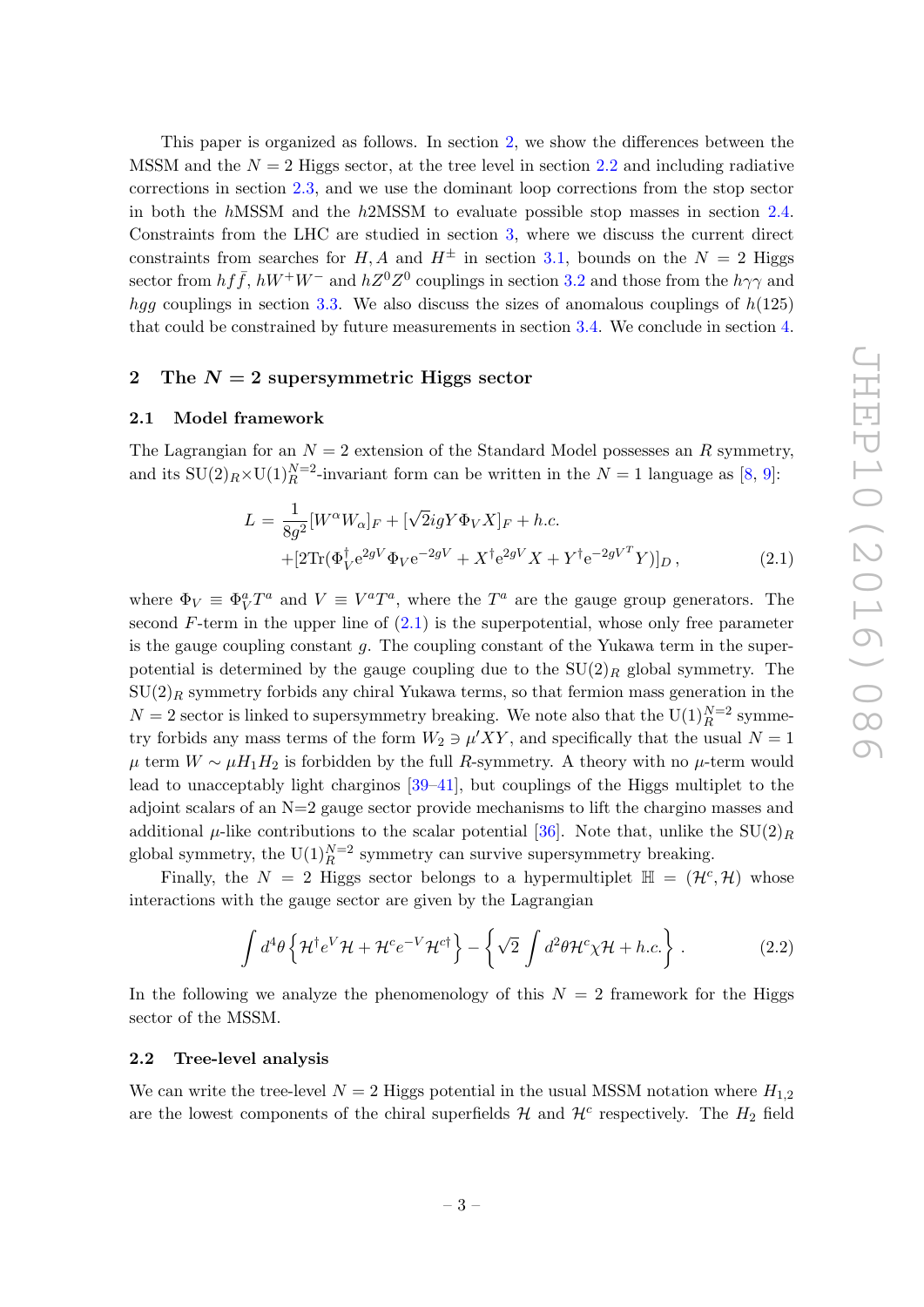gives masses to up-type quarks and the  $H_1$  field gives masses to down-type fermions. The potential for these neutral components of the Higgs doublets is

$$
V = m_1^2 |H_1|^2 + m_2^2 |H_2|^2 - m_3^2 (H_1 H_2 + h.c.)
$$
  
 
$$
+ \frac{1}{8} (g_1^2 + g_2^2) (|H_1|^2 - |H_2|^2)^2 + \frac{1}{2} (g_1^2 + g_2^2) |H_1 H_2|^2,
$$
 (2.3)

where  $m_i^2 = m_{H_i}^2 + \mu^2$  are the effective low-energy mass parameters including the soft supersymmetry-breaking and  $\mu$  terms. In the last line of  $(2.3)$  $(2.3)$  $(2.3)$ , the first quartic term is the usual D-term of the  $N = 1$  MSSM, whereas the second is a specific  $N = 2$  effect. This extra quartic term in the potential has interesting consequences for the minimization of the potential and the Higgs spectrum, as we now review.

The conditions to have a vacuum that breaks electroweak symmetry with the correct value of  $m_Z$  for a specific value of  $\tan \beta$  are:

<span id="page-5-1"></span>
$$
\frac{m_Z^2}{2} = -\mu^2 + \frac{1}{\tan^2 \beta - 1} \left( m_{H_1}^2 - m_{H_2}^2 \tan^2 \beta \right) , \qquad (2.4)
$$

$$
m_A^2 = m_{H_1}^2 + m_{H_2}^2 + 2\mu^2 + m_Z^2. \tag{2.5}
$$

We note the difference between [\(2.5\)](#page-4-2) and the corresponding MSSM minimization condition  $m_A^2 = m_{H_1}^2 + m_{H_2}^2 + 2\mu^2$ , which has the consequence that the value of  $m_A$  in the  $N = 2$ model is larger than that in the MSSM for the same input mass parameters.

In the  $(H_1, H_2)$  basis for the two Higgs doublet fields, the CP-even  $h/H$  mass matrix can be written in terms of the Z and A boson masses and the angle  $\beta$ . In the MSSM, the tree-level mass-squared matrix is

$$
\mathcal{M}_{\text{tree}}^{2,MSSM} = \begin{pmatrix} m_Z^2 \cos^2 \beta + m_A^2 \sin^2 \beta & -(m_A^2 + m_Z^2) \cos \beta \sin \beta \\ -(m_A^2 + m_Z^2) \cos \beta \sin \beta & m_Z^2 \sin^2 \beta + m_A^2 \cos^2 \beta \end{pmatrix} . \tag{2.6}
$$

On the other hand, if the Higgs sector has  $N = 2$  supersymmetry, the tree-level masssquared matrix is  $[1-4]$  $[1-4]$ :

$$
\mathcal{M}_{\text{tree}}^{2,N2} = \begin{pmatrix} m_Z^2 \cos^2 \beta + m_A^2 \sin^2 \beta & -(m_A^2 - m_Z^2) \cos \beta \sin \beta \\ -(m_A^2 - m_Z^2) \cos \beta \sin \beta & m_Z^2 \sin^2 \beta + m_A^2 \cos^2 \beta \end{pmatrix},
$$
(2.7)

where we note the crucial change:  $m_A^2 + m_Z^2 \rightarrow m_A^2 - m_Z^2$  in the off-diagonal terms from the MSSM case  $(2.6)^3$  $(2.6)^3$ . The eigenvalues of the matrices  $(2.6)$ ,  $(2.7)$  correspond to the physical masses-squared of the neutral CP-even Higgs bosons. In the MSSM case they are

$$
m_{h/H}^{2, MSSM} = \frac{1}{2} \left( m_A^2 + m_Z^2 \mp \sqrt{m_A^4 + m_Z^4 - 2m_A^2 m_Z^2 \cos 4\beta} \right)
$$
 (2.8)

<sup>2</sup>On should note that in the absence of Majorana mass from adjoint superfields [\[10\]](#page-22-2), no low-energy Dterm quartic couplings will be present (including the Higgs quartic terms). As customary, we then assume the presence of Majorana masses, which would lead to non-vanishing quartic couplings. We assume the Bino-Wino masses are of the order of the TeV scale, hence they do not modify substantially the Higgs phenomenology and do not open new decay channels for the Higgs.

<span id="page-5-0"></span><sup>&</sup>lt;sup>3</sup>We note in passing that there is a missing minus sign in the off-diagonal terms in Equation (3.[1](#page-22-0)2) of  $[1-4]$  $[1-4]$ .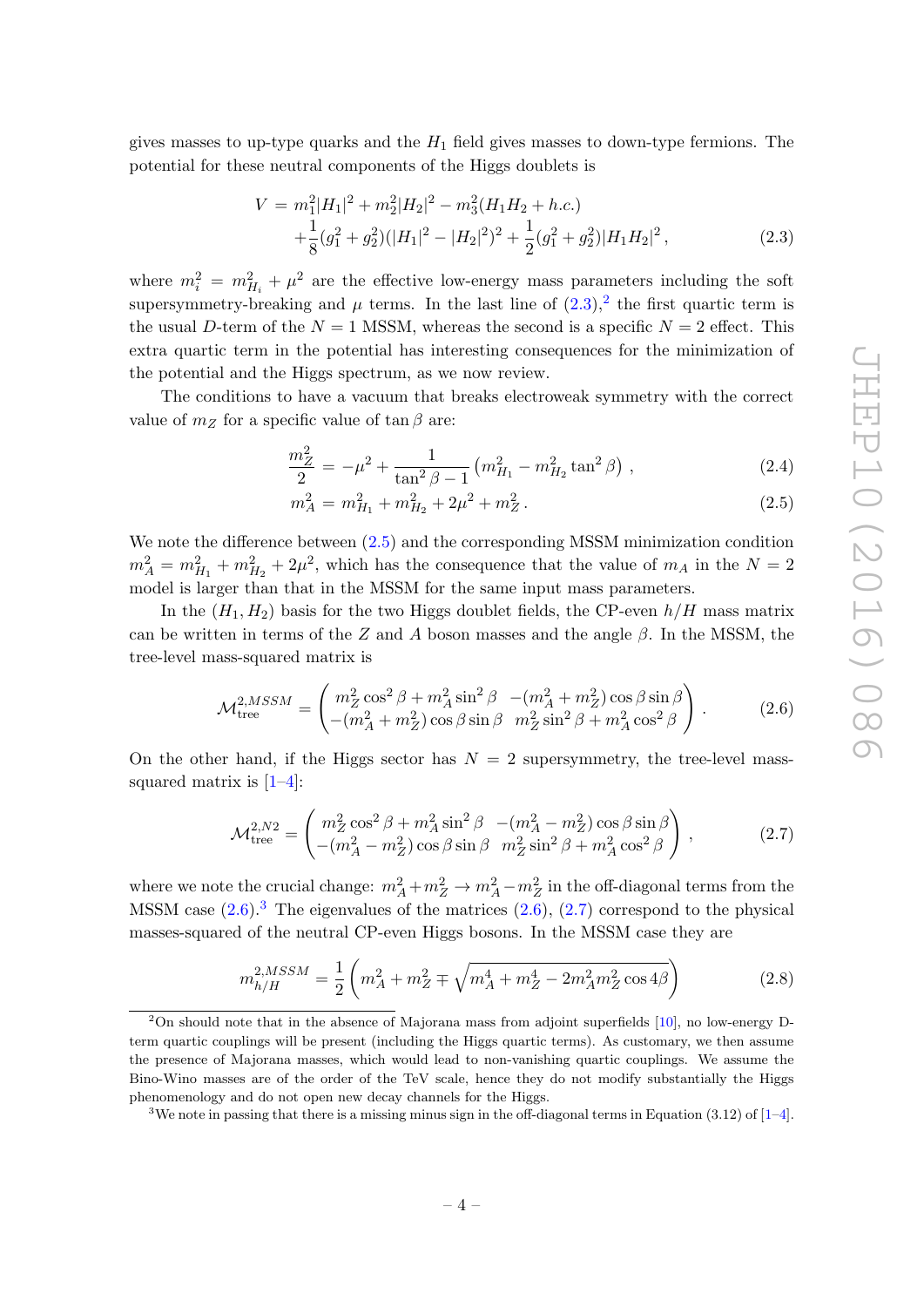

<span id="page-6-0"></span>**Figure 1**. The tree-level CP-even Higgs masses  $m_h$  (red lines) and  $m_H$  (green lines) in the MSSM (left panel, for  $\tan \beta = 1$  (solid lines) and  $\tan \beta = 10$  (dashed lines)) and for the  $N = 2$  MSSM (right panel), as functions of the CP-odd Higgs mass  $m_A$ .

and the mass of the charged Higgs boson is

$$
m_{H^{\pm}}^{MSSM} = \sqrt{m_A^2 + m_W^2}
$$
 (2.9)

at the tree level,<sup>[4](#page-5-0)</sup> whereas in the  $N=2$  case they are

$$
m_h^{N2} = m_Z; \quad m_H^{N2} = m_A, \tag{2.10}
$$

and the charged Higgs boson mass is

$$
m_{H^{\pm}}^{N2} = \sqrt{m_A^2 + 2m_W^2}.
$$
\n(2.11)

We see that, as in the MSSM, the spectrum of the  $N = 2$  Higgs sector is controlled by  $m_A$ . However, in contrast to the MSSM, it has no dependence on  $\tan \beta$  at the tree level.

<span id="page-6-1"></span>The left panel of figure [1](#page-5-1) shows the tree-level  $N = 1$  MSSM CP-even neutral Higgs boson masses as functions of  $m_A$  for different values of  $\tan \beta$ , and we see that  $m_h$  increases with  $\tan \beta$ , its upper limit being  $m_Z$ . The right panel of figure [1](#page-5-1) shows the corresponding  $N = 2$  CP-even neutral Higgs boson masses at the tree level, where we see that  $m_h = m_Z$ independently of  $m_A$  and  $\tan \beta$ , and that  $m_H$  crosses  $m_h$  without the 'level repulsion' effect seen in the left panel.

<span id="page-6-2"></span>The physical CP-even Higgs bosons are obtained from the Higgs doublet fields  $(H_1, H_2)$ by rotation through an angle  $\alpha$ :

$$
\begin{pmatrix} H \\ h \end{pmatrix} = \begin{pmatrix} \cos \alpha & \sin \alpha \\ -\sin \alpha & \cos \alpha \end{pmatrix} \begin{pmatrix} H_1 \\ H_2 \end{pmatrix} . \tag{2.12}
$$

<sup>&</sup>lt;sup>4</sup>We note also that the supersymmetric radiative corrections to this relation are known to be small in general in this model.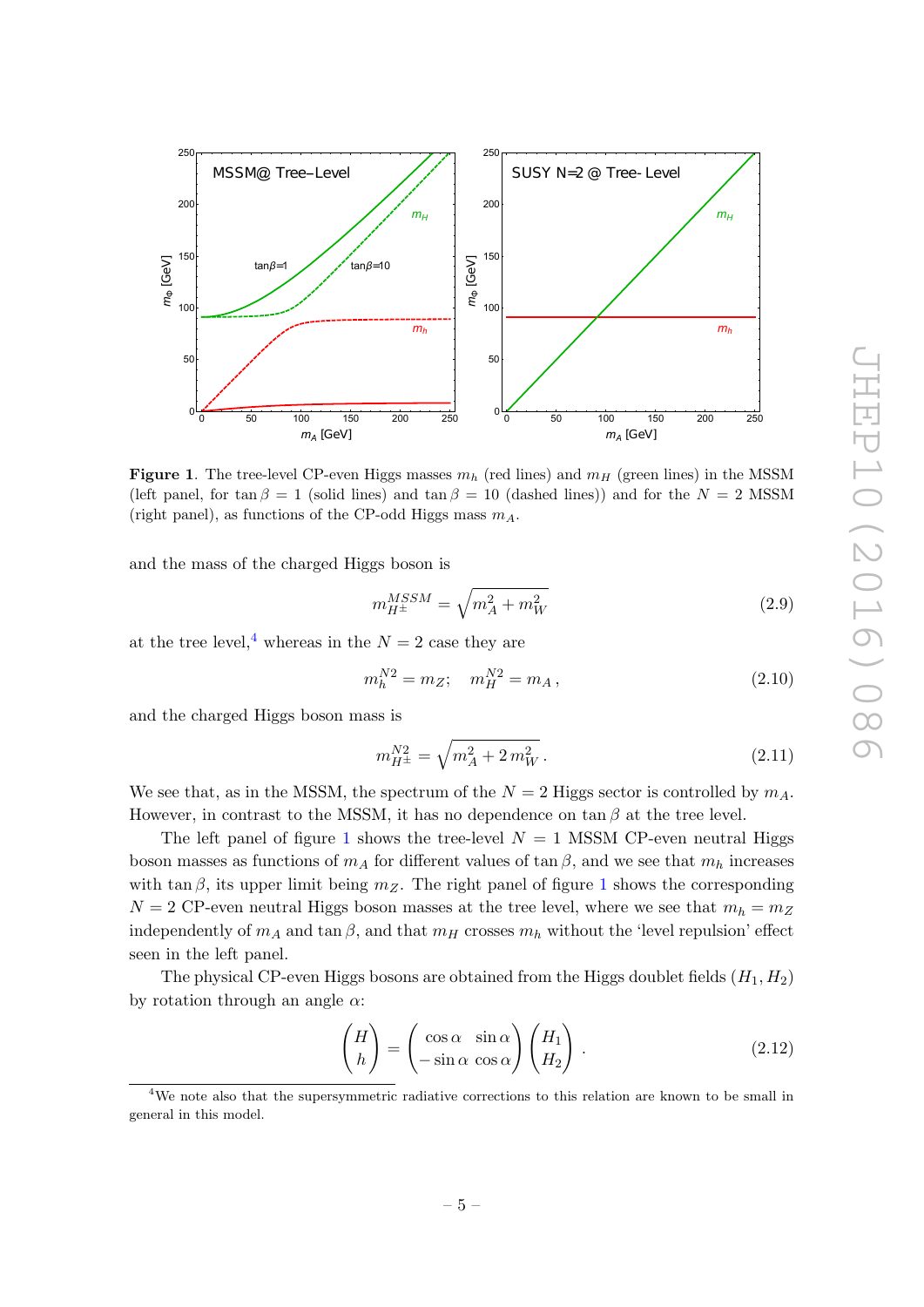The MSSM mass-squared matrix  $(2.6)$  is diagonalized by the following mixing angle:

$$
\alpha_{MSSM} = \frac{1}{2} \arctan\left(\tan 2\beta \frac{m_A^2 + m_Z^2}{m_A^2 - m_Z^2}\right),\tag{2.13}
$$

which satisfies the relation  $-\pi/2 \le \alpha \le 0$ . On the other hand, the  $N = 2$  mass matrix  $(2.7)$ is diagonalized by the following mixing angle:

$$
\alpha_{N2} = \beta - \frac{\pi}{2},\tag{2.14}
$$

which also satisfies the relation  $-\pi/2 \leq \alpha \leq 0$ .

This implies that at the tree level the  $N=2$  theory realizes automatically the decoupling limit, in which the lighter CP-even neutral Higgs boson  $h$  has Standard Model-like couplings and the heavier one, H, does not couple to gauge bosons.

#### 2.3 Radiative corrections

In our approach, the Higgs sector is described in terms of just the parameters entering the tree-level expressions for the masses and mixing, supplemented by the experimentallyknown value of  $m_h$ . In this sense, the hMSSM and h2MSSM approaches can be considered as 'model-independent', as the predictions for the properties of the Higgs bosons do not depend on the details of the unobserved supersymmetric sector. We write the mass matrix for the neutral CP-even states as

$$
\mathcal{M}_{\Phi}^2 = \mathcal{M}_{\text{tree}}^2 + \begin{pmatrix} \Delta \mathcal{M}_{11}^2 & \Delta \mathcal{M}_{12}^2 \\ \Delta \mathcal{M}_{12}^2 & \Delta \mathcal{M}_{22}^2 \end{pmatrix},
$$
\n(2.15)

<span id="page-7-1"></span>where the tree-level matrix  $M_{\text{tree}}^2$  is given in [\(2.6\)](#page-4-3) and [\(2.7\)](#page-4-5) for the MSSM and its  $N = 2$ extension, respectively, and the  $\Delta M_{ij}^2$  are the radiative corrections.

The importance of radiative corrections is manifested by the experimental measurement  $m_h = 125 \,\text{GeV}$ . The most important quantum corrections  $\epsilon$  to the CP-even neutral Higgs masses come from top and stop loops, which alter only the  $\Delta \mathcal{M}^2_{22}$  element of the mass-squared matrix. In the MSSM we have:

$$
\mathcal{M}_{\Phi}^{2, MSSM} = \begin{pmatrix} m_Z^2 \cos^2 \beta + m_A^2 \sin^2 \beta & -(m_A^2 + m_Z^2) \cos \beta \sin \beta \\ -(m_A^2 + m_Z^2) \cos \beta \sin \beta & m_Z^2 \sin^2 \beta + m_A^2 \cos^2 \beta + \epsilon_{MSSM} \end{pmatrix},
$$
 (2.16)

where  $\epsilon_{MSSM}$  depends on the top quark mass, the stop masses through the combination  $M_{SUSY} \equiv \sqrt{m_{\tilde{t}_1} m_{\tilde{t}_2}}$ , and the mixing parameter in the stop mass matrix,  $X_t$ . A useful approximate expression for  $\epsilon_{MSSM}$  is:

$$
\epsilon_{MSSM} = \frac{3m_t^4}{2\pi^2 v^2} \left( \ln \frac{M_{SUSY}^2}{m_t^2} + \frac{X_t^2}{2M_{SUSY}^2} \left( 1 - \frac{X_t^2}{6M_{SUSY}^2} \right) \right).
$$
 (2.17)

In general MSSM models, the value of  $m_h$  is a complicated function of the model parameters, particularly if one takes into account two- and more-loop effects.

<span id="page-7-0"></span>Other radiative corrections to the Higgs mass matrix have been studied in [\[42](#page-24-5) [–46\]](#page-24-6). Direct analysis of the dominant one-loop contributions from top-stop loops shows that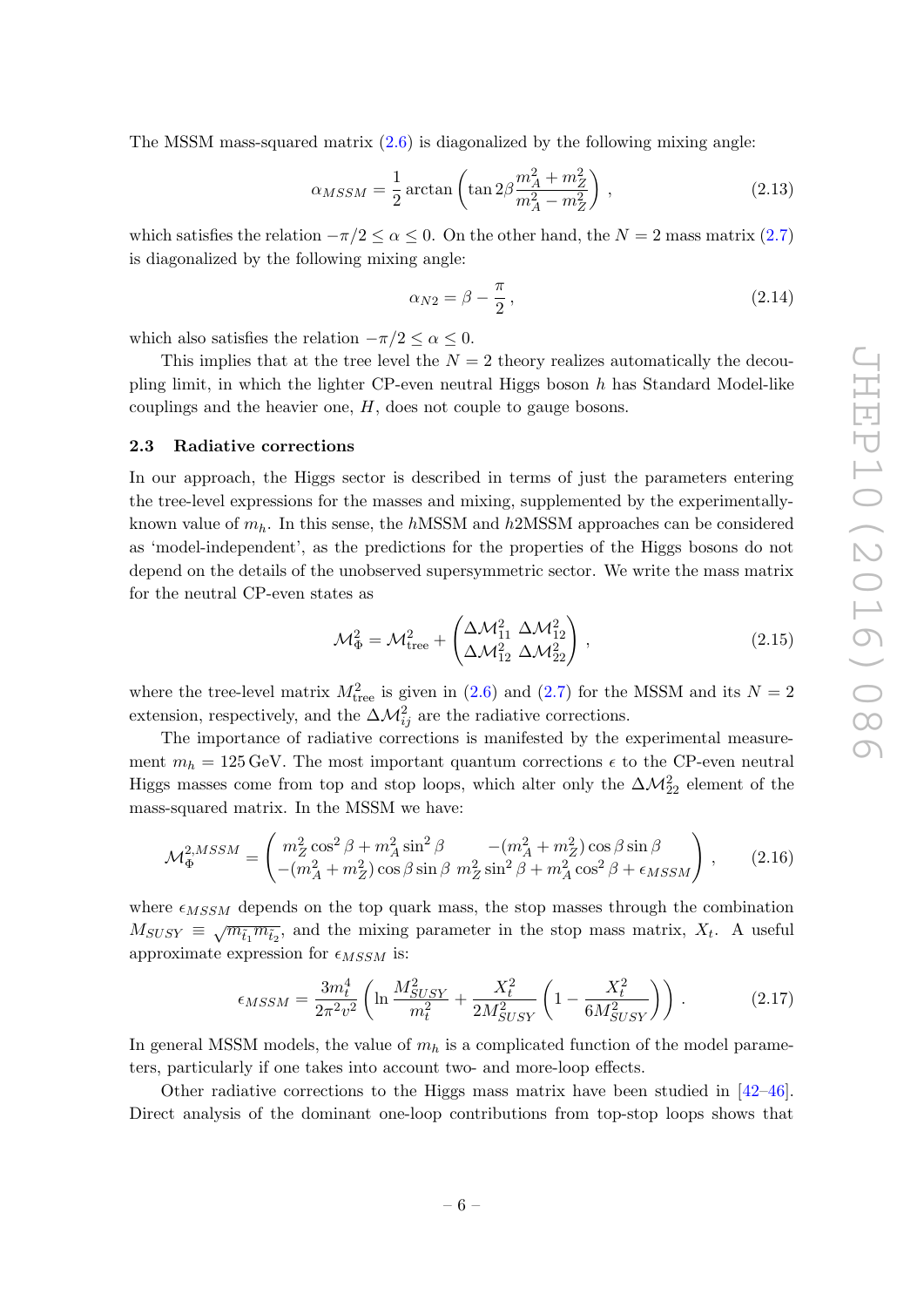the corrections to the  $\Delta M_{11}^2$  and  $\Delta M_{12}^2$  elements of the CP-even Higgs mass matrix are proportional to powers of the quantity  $\mu X_t/M_{SUSY}^2$ . Consequently, they are negligible to the extent that  $\mu X_t/M_{SUSY}^2 \lesssim 1$ .

<span id="page-8-2"></span>In MSSM-like scenarios with  $M_{SUSY}$  up to a few TeV, the consideration of the full one-loop contributions or of the known two-loop contributions does not alter this simple picture.<sup>[5](#page-7-0)</sup> When the SUSY scale is very large, additional checks on the value of  $m_h$  are required at low  $\tan \beta$ , for which a comparison with an effective field theory calculation is necessary. Results of such an analysis  $[47, 48]$  $[47, 48]$  indicate that, even in such heavy- $M_{SUSY}$ scenarios, the predictions of the hMSSM agree within a few percent with the exact results for  $m_H$ ,  $\alpha$  and  $\lambda_{Hhh}$ , as long as the condition  $\mu X_t/M_{SUSY}^2 \lesssim 1$  is satisfied.

<span id="page-8-1"></span>For the purposes of our  $N=2$  study here, which is restricted to the Higgs sector, we follow the philosophy proposed in  $[42-46]$ , in which the hMSSM scenario was introduced to discuss the  $N = 1$  MSSM Higgs sector. The idea is again to use the known output  $m_h$ instead of the unknown input  $\epsilon$ , adjusting  $\epsilon$  so as to obtain  $m_h = 125 \,\text{GeV}$ . Here we extend this idea to the  $N = 2$  case, in a scenario we call the h2MSSM.

In the  $N = 1$  case, diagonalizing the one-loop corrected mass-squared matrix  $(2.16)$ and requiring that one of the eigenvalues of the mass matrix be  $m_h = 125 \,\text{GeV}$  yields the following simple analytical formula for  $\epsilon$ :

<span id="page-8-0"></span>
$$
\epsilon_{MSSM} = \Delta \mathcal{M}_{22}^{2, MSSM} = \frac{m_h^2 (m_A^2 + m_Z^2 - m_h^2) - m_A^2 m_Z^2 \cos^2 2\beta}{m_Z^2 \cos^2 \beta + m_A^2 \sin^2 \beta - m_h^2}.
$$
 (2.18)

In this  $h$ MSSM approach the mass of the heavier neutral CP-even  $H$  boson and the mixing angle  $\alpha$  that diagonalises the  $h, H$  states are given by the following simple expressions:

$$
m_H^{2,MSSM} = \frac{(m_A^2 + m_Z^2 - m_h^2)(m_Z^2 \cos^2 \beta + m_A^2 \sin^2 \beta) - m_A^2 m_Z^2 \cos^2 2\beta}{m_Z^2 \cos^2 \beta + m_A^2 \sin^2 \beta - m_h^2},
$$
  
\n
$$
\alpha_{MSSM} = -\arctan\left(\frac{(m_Z^2 + m_A^2)\cos \beta \sin \beta}{m_Z^2 \cos^2 \beta + m_A^2 \sin^2 \beta - m_h^2}\right),
$$
\n(2.19)

in terms of the inputs  $m_A$ ,  $\tan \beta$  and the mass of the lighter CP-even eigenstate  $m_h =$ 125 GeV.

Turning now to the  $N = 2$  Higgs sector, we can perform the same analysis as before, starting with the mass matrix where the most important quantum corrections  $\epsilon$  to the CP-even neutral Higgs masses come from top and stop loops, which alter only the  $\Delta\mathcal{M}^2_{22}$ element of the mass-squared matrix,

$$
\mathcal{M}_{\Phi}^{2,N2} = \begin{pmatrix} m_Z^2 \cos^2 \beta + m_A^2 \sin^2 \beta & (m_Z^2 - m_A^2) \cos \beta \sin \beta \\ (m_Z^2 - m_A^2) \cos \beta \sin \beta & m_Z^2 \sin^2 \beta + m_A^2 \cos^2 \beta + \epsilon_{N2} \end{pmatrix} .
$$
 (2.20)

Requiring  $m_h^{N2} = 125 \,\text{GeV}$ , we then obtain

$$
\epsilon_{N2} = \Delta \mathcal{M}_{22}^{2,N2} = \frac{2(m_A^2 - m_h^2)(m_h^2 - m_Z^2)}{\cos 2\beta (m_Z^2 - m_A^2) + m_A^2 - 2m_h^2 + m_Z^2}.
$$
 (2.21)

 ${}^{5}$ For more details about this particular point, the reader should consult references in [\[46\]](#page-24-6).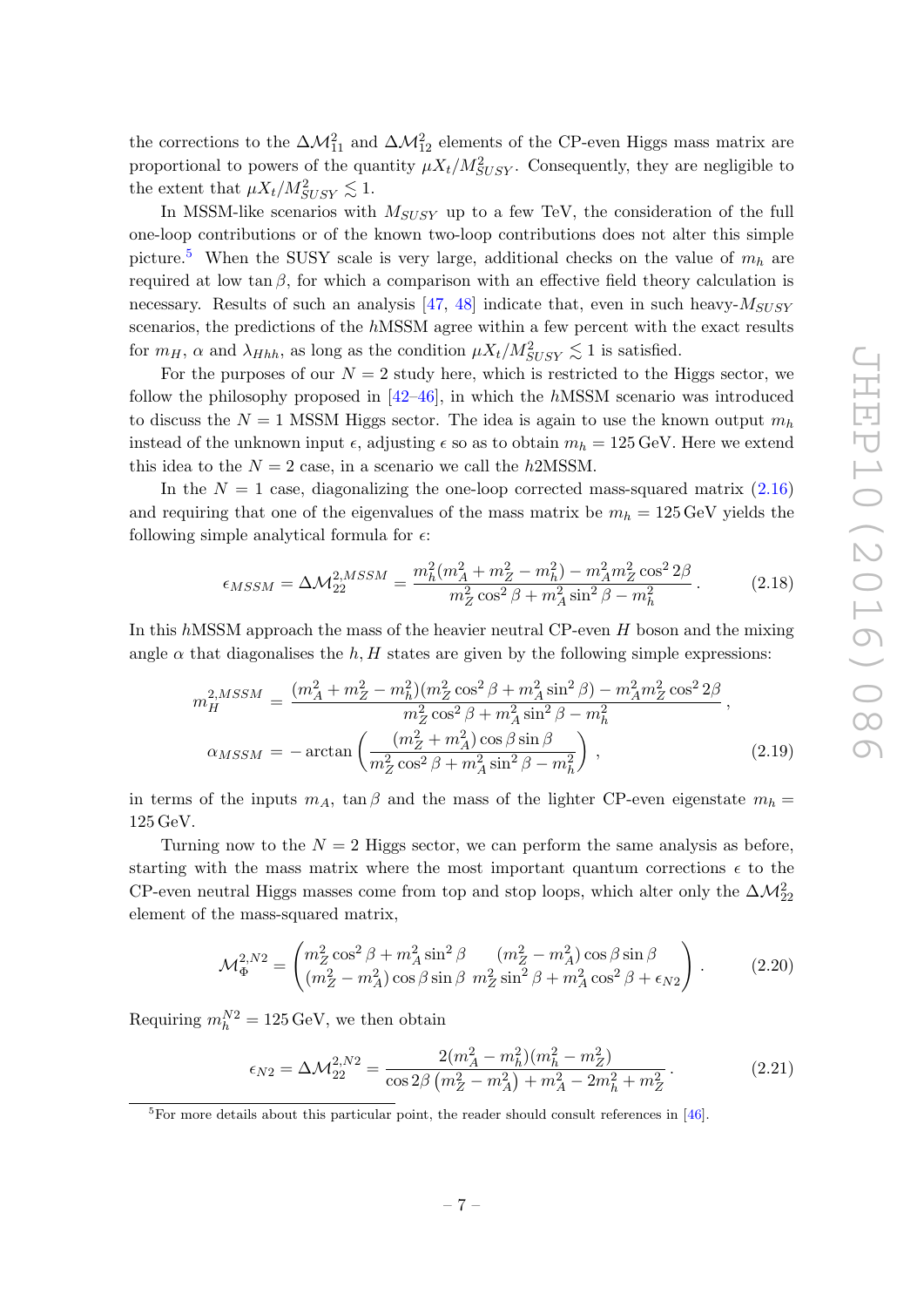The heavier CP-even mass-squared eigenvalue and the rotation angle of the mass matrix are then found to be

$$
m_H^{2,N2} = m_A^2 - m_h^2 + m_Z^2 + \frac{2(m_A^2 - m_h^2)(m_h^2 - m_Z^2)}{\cos 2\beta (m_Z^2 - m_A^2) + m_A^2 - 2m_h^2 + m_Z^2},
$$
  
\n
$$
\alpha_{N2} = -\arctan\left(\frac{\sin 2\beta (m_A^2 - m_Z^2)}{\cos 2\beta (m_Z^2 - m_A^2) + m_A^2 - 2m_h^2 + m_Z^2}\right).
$$
\n(2.22)

We note that in both the hMSSM and the h2MSSM scenarios there is the same minimal value for  $m_A$ :

$$
m_A = \sqrt{\frac{m_h^2 - m_Z^2}{\sin^2 \beta} + m_Z^2}.
$$
 (2.23)

<span id="page-9-0"></span>The general form of the one-loop stop/top contribution to the  $\Delta \mathcal{M}^2_{22}$  element of the CPeven Higgs mass matrix,  $\epsilon_{MSSM}$ , is the same as in the  $N = 1$  MSSM, see [\(2.17\)](#page-6-2), and one can apply the same arguments about the relative unimportance of other MSSM loop contributions.

However, in the  $N = 2$  Higgs sector, there are additional loop contributions to the CP-even mass matrix from singlet and triplet adjoint scalars. We use the estimate of their contribution from [\[38](#page-24-2) , [49\]](#page-24-9), where more details about the assumptions behind this estimate can be found:

$$
\frac{32\pi^2}{v^2} \Delta \epsilon_{N2} = \frac{g_1^2}{2} \ln \frac{m_S^2}{v^2} + \frac{3g_2^4}{2} \ln \frac{m_T^2}{v^2} \n+ \frac{g_1^2 g_2^2}{m_S^2 - m_T^2} \left[ m_S^2 \ln \frac{m_S^2}{v^2} - m_T^2 \ln \frac{m_T^2}{v^2} - (m_S^2 - m_T^2) \right] \n\frac{m_S^2 \rightarrow m_T^2}{2} \frac{1}{2} \left( g_1^4 + 2g_1^2 g_2^2 + 3g_2^4 \right) \ln \frac{m_T^2}{v^2},
$$
\n(2.24)

where  $m_S, m_T$  are the masses of the adjoint singlet and triplet scalars, respectively. In the last line of [\(2.24\)](#page-8-0) we show the limiting value when these additional scalars are degenerate in mass. In our approximation, the total radiative correction to the mass matrix is then  $\epsilon_{N2} = \epsilon_{MSSM} + \Delta \epsilon_{N2}$ . The relative orders of magnitude of these two pieces can be estimated from their ratio when the adjoint singlet and triplet are mass degenerate:

$$
\frac{\epsilon_{MSSM}}{\Delta \epsilon_{N2}} \simeq 36 \frac{\ln(\frac{M_S^2}{m_t^2})}{\ln(\frac{m_T^2}{v^2})}.
$$
\n(2.25)

This shows that  $\Delta \tilde{\epsilon}_{N2}$  is relatively unimportant for our current purposes: in our subsequent numerical estimates we use  $m_S = m_T = 1 \text{ TeV}$  as a default and we have neglected the scale dependance of the couplings between the Higgs fields and the singlet/triplet adjoint scalars [\[50\]](#page-24-10).

Figure [2](#page-9-0) displays the differences between the  $h$ MSSM scenario in the  $N = 1$  case and the  $h2MSSM$  $h2MSSM$  $h2MSSM$  scenario in the  $N=2$  case. The left panel of figure 2 compares the values of the mass of the heavier CP-even Higgs boson  $H$  in the  $h2MSSM$  (red curve) and the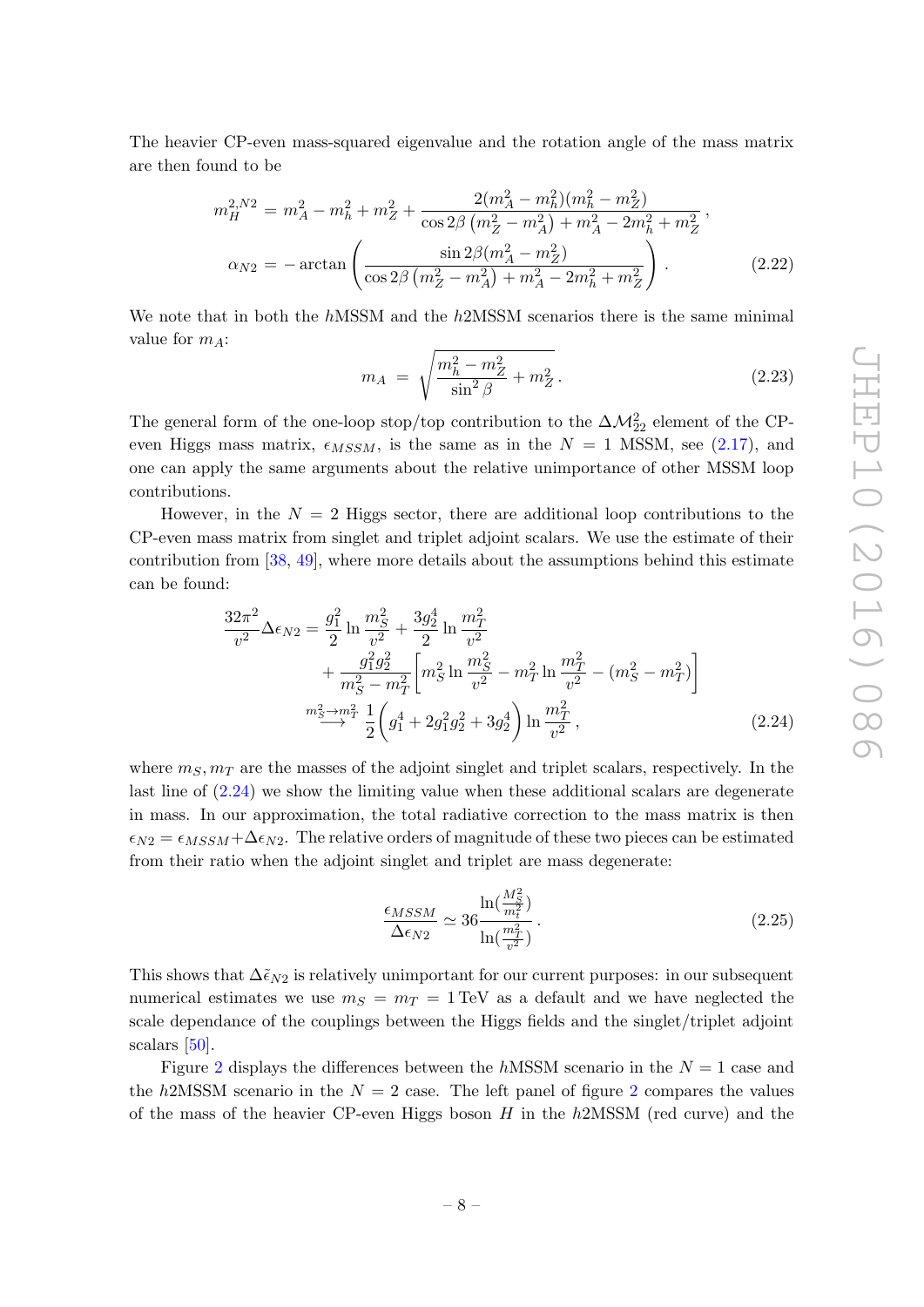

<span id="page-10-1"></span>**Figure 2**. Left panel: the values of the mass of the heavier scalar Higgs boson H as functions of  $m_A$ for  $\tan \beta = 1$ , when the leading one-loop radiative correction to the Higgs mass matrix,  $\epsilon$ , is chosen such that the lighter scalar Higgs boson h has a mass of 125 GeV. Here and in the other panels, the red curve is for the  $N = 2$  h2MSSM scenario, and the green curve is for the  $N = 1$  hMSSM. Middle panel: the mass differences  $m_H - m_A$  for  $m_h = 125 \,\text{GeV}$  in the  $N = 2$  h2MSSM scenario and in the  $N = 1$  hMSSM scenario as functions of  $m_A$  for  $\tan \beta = 3$ . Right panel: analogous curves as functions of  $\tan \beta$  for  $m_A = 300 \,\text{GeV}$ .

<span id="page-10-0"></span> $h$ MSSM (green curve) as functions of  $m_A$  for  $\tan \beta = 1$ . We see that the H boson has quite a different mass in the h2MSSM as compared to the hMSSM. An interesting point is that, in both scenarios,  $m_H$  diverges for some specific value of  $m_A$  slightly above 125 GeV, the exact value depending on  $\tan \beta$  as shown in [\(2.23\)](#page-8-1). This corresponds to the fact that there is no value of  $\epsilon$  that satisfies the requirement  $m_h = 125 \,\text{GeV}$  for a region of the  $(m_A, \tan \beta)$ parameter plane. However, in the  $N = 2$  h2MSSM scenario, the divergence in the required value of  $m_H$  is less severe.

The eagle-eyed reader will notice that the red curve for  $m_H$  in the left panel of figure [2](#page-9-0) lies extremely close to the green curve for  $m_A$ . As we see in the other panels of figure [2,](#page-9-0) it is a general feature of the  $h2MSSM$  that  $m_H - m_A$  is smaller than in the MSSM. In the middle panel of figure [2,](#page-9-0) we plot the mass splitting  $m_H - m_A$  in the  $h2MSSM$  as a function of  $m_A$ for  $\tan \beta = 3$  (red curve). The right panel of figure [2](#page-9-0) shows the corresponding calculation of the mass splitting  $m_H - m_A$  in the h2MSSM as a function of  $\tan \beta$  for  $m_A = 300 \,\text{GeV}$ (red curve). The similar feature of a smaller magnitude is again apparent. The fact that  $m_H - m_A$  is small is relevant to the LHC experimental searches for  $H/A \to \tau^+ \tau^-$  that we discuss later, since they assume that this mass difference is smaller than their experimental resolution.

Figure [3](#page-10-1) displays contours of  $\cos^2(\beta - \alpha)$  in the  $(m_A, \tan \beta)$  plane for the hMSSM scenario (left panel) and the  $N = 2$  h2MSSM scenario (right panel). This quantity determines the coupling of the heavier  $CP$ -even Higgs boson  $H$  to the electroweak gauge sector. We can see that this coupling is significantly reduced in the  $h2MSSM$ , compared to the hMSSM, reducing the impact of the experimental constraints, as we also discuss later.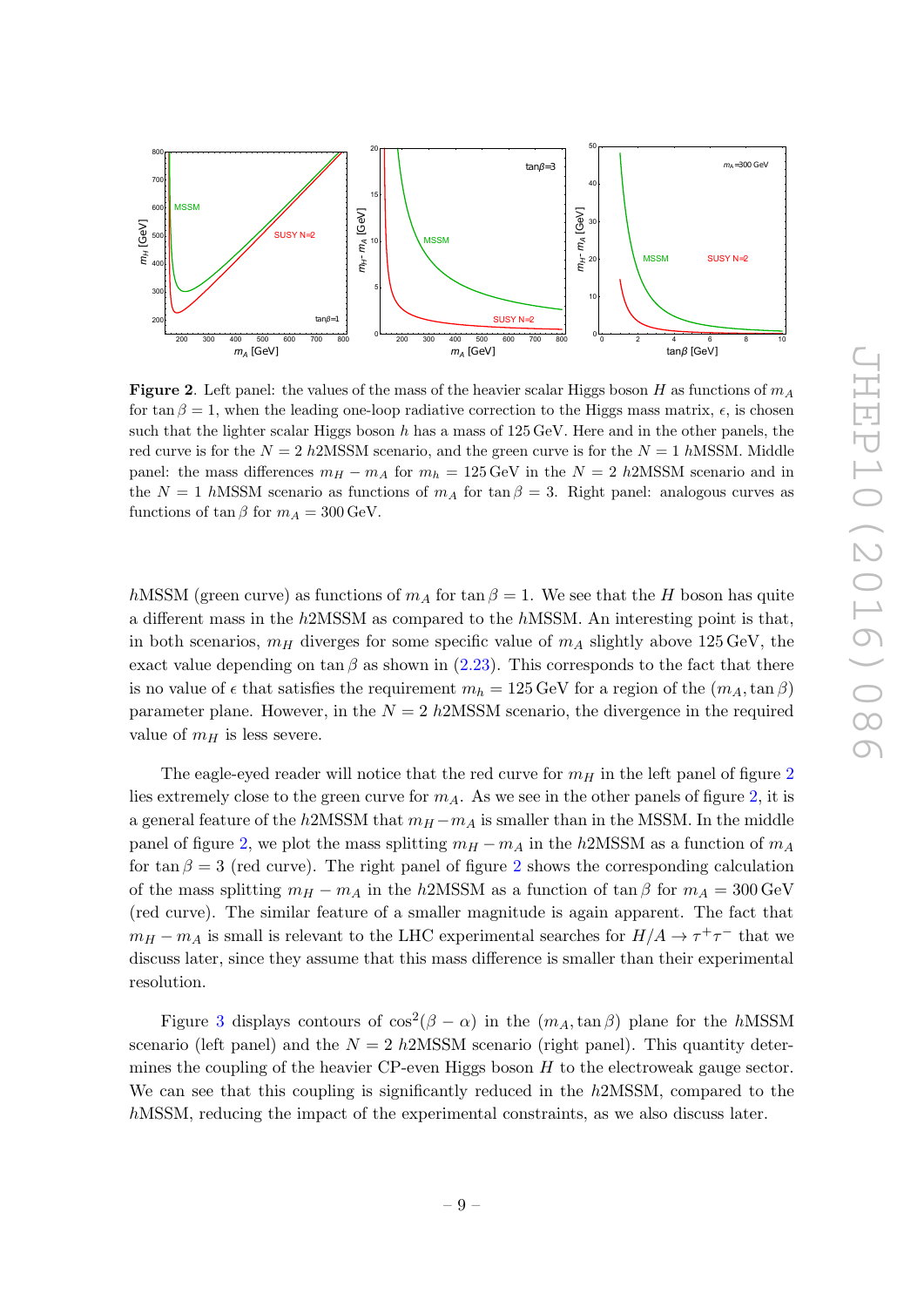

<span id="page-11-1"></span>**Figure 3.** Contours of  $\cos^2(\beta - \alpha)$  in the  $(m_A, \tan \beta)$  plane for the hMSSM scenario (left panel) and the  $N = 2$  h2MSSM scenario (right panel).

#### 2.4 The stop sector in the  $h$ MSSM and the  $h$ 2MSSM

Thus far, we have simply assumed that the stop sector is such that  $m_h = 125 \,\text{GeV}$ . Now we study what properties the stop sector must have in order for this to be possible. We recall from  $(2.17)$  that the two relevant parameters in  $\epsilon_{MSSM}$  are  $M_{SUSY}$  and  $X_t$ . As can be seen there, the radiative correction increases monotonically with  $M_{SUSY}$ , but depends in a nontrivial and nonlinear way on  $X_t$ . This means that any statement about the required size of  $M_{SUSY}$  is dependent on the assumed value of  $X_t$ , and more than one value of  $X_t$ may yield  $m_h = 125 \,\text{GeV}$  with the same value of  $M_{SUSY}$ . These remarks apply to both the hMSSM and the h2MSSM. Looking at figure [1,](#page-5-1) however, we recall that the tree-level value of  $m_h$  is larger in the  $N = 2$  extension of the MSSM than in its  $N = 1$  version. This implies that the required magnitude of  $\epsilon_{MSSM}$  is smaller in the h2MSSM than in the hMSSM and hence that, for any fixed value of  $X_t$ , the required value of  $M_{SUSY}$  is also smaller, as we now discuss in more detail.

We display in figure [4](#page-11-1) the values of  $M_{SUSY}$  that are required in the hMSSM (green dotted lines) and the  $h2MSSM$  (red full lines) to yield  $m_h = 125 \,\text{GeV}$ , as functions of  $X_t/M_{SUSY}$ . The first point visible in these plots is that the required value of  $M_{SUSY}$  is very sensitive to  $X_t$ , in both scenarios. It is occasionally said that  $m_h = 125 \,\text{GeV}$  requires, within the MSSM, values of  $M_{SUSY}$  in the multi-TeV range. We see that this is true in the hMSSM for  $X_t = 0$  and  $\tan \beta = 1$  (left panel), but is *not true* in general. For example, as seen in the middle panel, for most values of  $X_t$ ,  $M_{SUSY}$  < 1000 GeV is sufficient in the  $h$ MSSM if  $\tan \beta = 3$ , and even  $M_{SUSY} < 600 \,\text{GeV}$  for a suitable choice of  $X_t$ . The trend to lower  $M_{SUSY}$  continues for  $\tan \beta = 10$  (right panel) and larger.

<span id="page-11-0"></span>However, the key new point of our analysis is that the required values of  $M_{SUSY}$  are indeed significantly lower in the  $h2MSSM$  than in the  $hMSSM$ . For example,  $M_{SUSY}$  = 1000 GeV is now possible for  $\tan \beta = 1$  (left panel),  $M_{SUSY} = 200$  GeV is possible for  $\tan \beta = 3$  (middle panel), and even smaller values of  $M_{SUSY}$  are possible for  $\tan \beta = 10$ (right panel).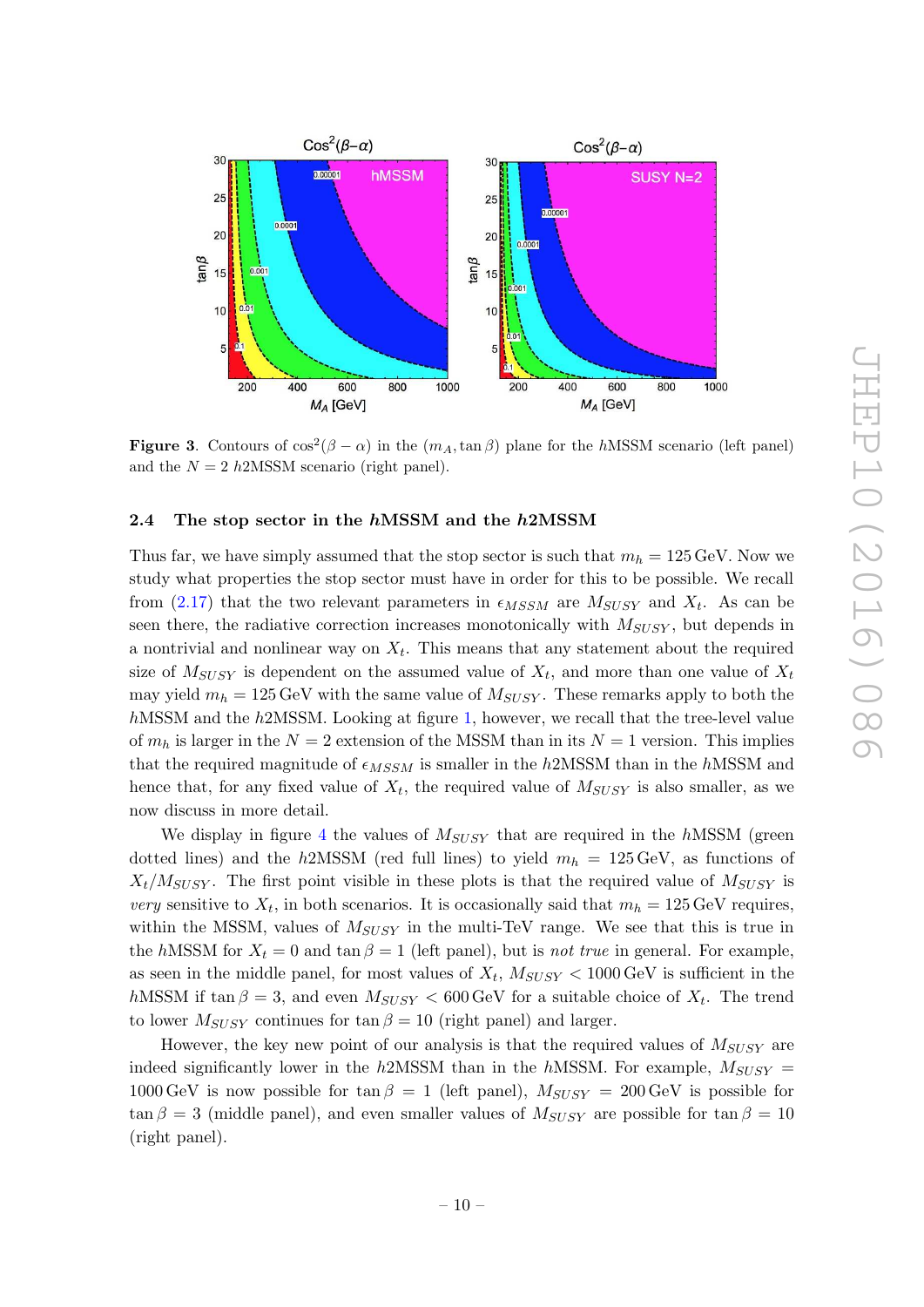

<span id="page-12-2"></span>**Figure 4.** Contours of  $M_{SUSY}$  as functions of  $X_t/M_{SUSY}$  that yield  $m_h = 125 \,\text{GeV}$  in the hMSSM scenario (green dotted lines) and the  $N = 2$  h2MSSM scenario (red full lines). The left panel is for  $m_A = 500 \,\text{GeV}$  and  $\tan \beta = 1$ , the middle panel is for  $m_A = 500 \,\text{GeV}$  and  $\tan \beta = 3$ , and the right panel is for  $m_A = 500 \text{ GeV}$  and  $\tan \beta = 10$ , and we assume  $m_S = m_T = 1 \text{ TeV}$  in the h2MSSM cases.

<span id="page-12-0"></span>Some caveats are in order. As discussed earlier, in this analysis we consider only the stop contributions to the  $\Delta M^2_{22}$  element in the CP-even Higgs mass matrix. However, as argued previously, the contributions to other entries in this mass matrix are subdominant, at least for small  $\mu$ . Secondly, we have neglected two- and multi-loop effects, but these should not change our qualitative results. Finally, as also argued previously, the specifically  $N = 2$  one-loop corrections due to the adjoint scalar fields are also expected not to affect significantly our results: for definiteness, we have chosen  $m_S = m_T = 1 \text{ TeV}$  in the  $h2\text{MSSM}$ plots in the right panels of figure [4](#page-11-1) .

A different way of visualizing our results for the hMSSM and h2MSSM is shown in figure [5.](#page-12-2) Comparing the two panels, we see that much lower values of  $M_{SUSY}$  are required for the maximal-mixing scenario  $X_t = \sqrt{6}M_{SUSY}$  (right panel) than for  $X_t = 0$  (left panel). However, the most striking and novel feature is that, as remarked above, the h2MSSM requires much smaller values of  $M_{SUSY}$ . When  $X_t = 0$  (left panel), for  $\tan \beta \sim 3$ in the  $h$ MSSM values of  $M_{SUSY} \sim 2000 \,\text{GeV}$  are required, whereas  $M_{SUSY} > 1000 \,\text{GeV}$ are sufficient in the h2MSSM. In the maximal-mixing scenario these values are reduced to  $M_{SUSY} \sim 900 \,\text{GeV}$  in the hMSSM and  $M_{SUSY} \sim 250 \,\text{GeV}$  in the h2MSSM.

#### <span id="page-12-3"></span><span id="page-12-1"></span>3 Constraints from LHC measurements

In light of these differences between the masses and couplings of the Higgs bosons in the h2MSSM and hMSSM, we now examine the impacts of LHC constraints in the  $(m_A, \tan \beta)$ plane.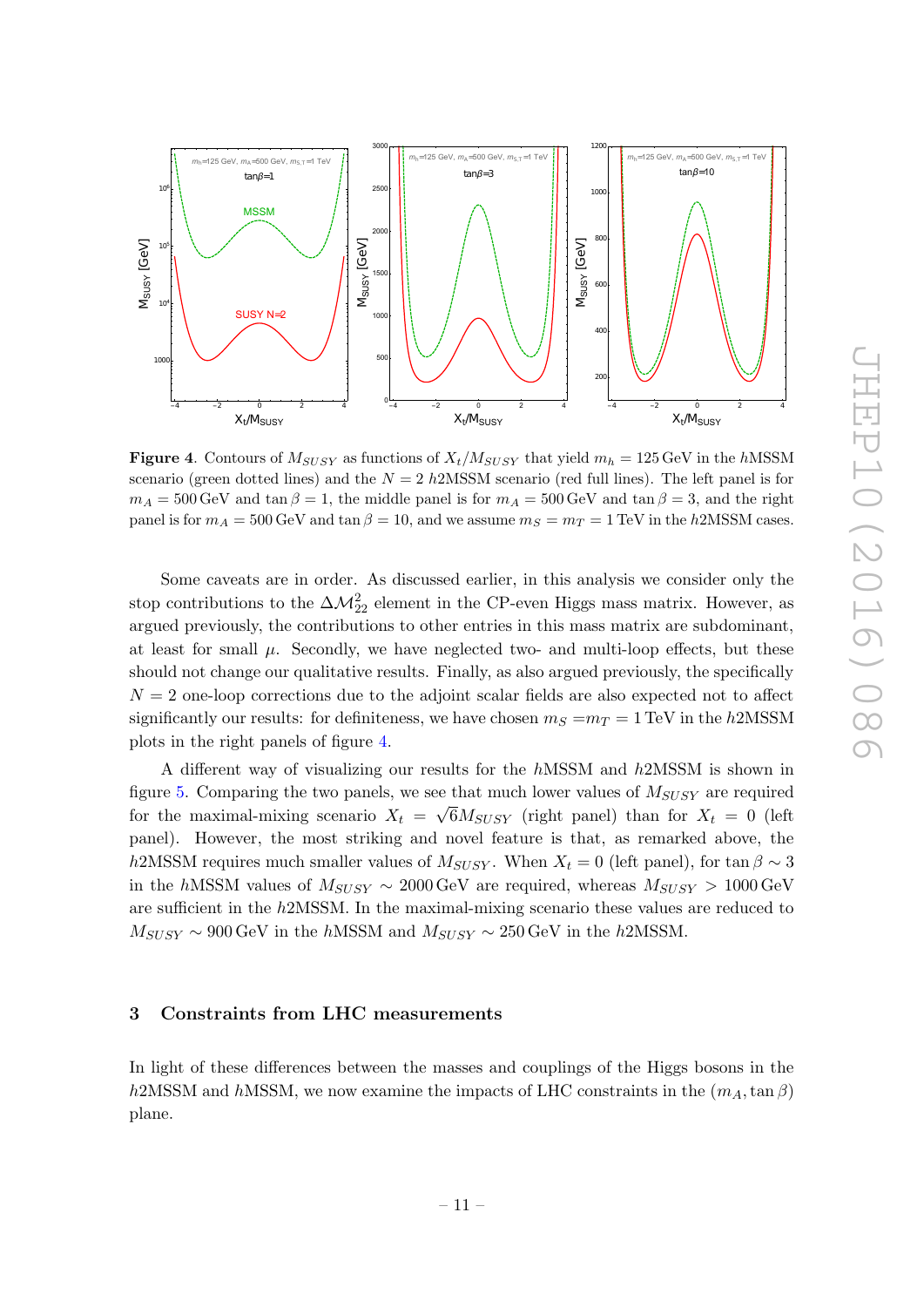

**Figure 5.** Contours of  $M_{SUSY}$  as functions of  $m_A$  and  $\tan \beta$  that yield  $m_h = 125 \,\text{GeV}$  in the hMSSM scenario (dotted lines) and the  $N = 2$  h2MSSM scenario (full lines), assuming  $m_S = m_T$ 1 TeV in the h2MSSM cases. The left panel is for  $X_t = 0$ , and the right panel is for the maximalmixing scenario with  $X_t = \sqrt{6}M_{SUSY}$ . The grey areas correspond to the region disallowed in our scenarios, cf,  $(2.23)$ .

# <span id="page-13-0"></span>3.1 Constraints from  $H/A/H^\pm$  searches

Since the mixing angle of the tree-level scalar mass matrix is exactly  $\alpha = \beta - \pi/2$  in the h<sub>2</sub>MSSM, the heavy Higgs bosons decouple from pairs of gauge bosons at this level, and the loop-induced  $HW^+W^-$ ,  $HZ^0Z^0$  and  $AZh$  couplings are relatively small. The limits in the  $(m_A, \tan \beta)$  plane of the  $N = 1$  hMSSM coming from H decays to  $W^+W^-$  and  $Z^0Z^0$ and A decay to  $Zh$  [\[42](#page-24-5)[–45](#page-24-11), [51\]](#page-24-12) are therefore not applicable to the h2MSSM. Only the constraints from  $H, A$  and  $H^{\pm}$  couplings to Standard Model fermions are applicable to the h2MSSM. As we have seen, the  $H - A$  mass difference is smaller in the h2MSSM than in the hMSSM, so the LHC constraints on  $A/H \to \tau^+\tau^-$  are applicable without modification. This is shown in figure [6](#page-13-0) as a grey excluded region excluding a range of  $m_A$  for  $\tan \beta \gtrsim 7$ . We do not display the constraint from  $H^{\pm} \to \tau^{\pm} \nu$  searches, which exclude a small region at small  $m_A$  and large  $\tan \beta$  that is contained within the grey area [\[42](#page-24-5)[–45\]](#page-24-11).

#### $3.2$  Constraints from  $h(125)$  coupling measurements

The couplings of the Standard Model-like Higgs boson  $h(125)$  [\[37\]](#page-24-1) can be analysed using the following effective field theory (EFT):

<span id="page-13-1"></span>
$$
\mathcal{L}_{\text{h-EFT}} = \kappa_V g_{hWW} h W^+_\mu W^{-\mu} + \kappa_V g_{hZZ} h Z^0_\mu Z^{0\mu}
$$
\n
$$
-\kappa_t y_t h \bar{t}_L t_R - \kappa_t y_c h \bar{c}_L c_R - \kappa_b y_b h \bar{b}_L b_R - \kappa_b y_\tau h \bar{\tau}_L \tau_R + \text{h.c.},
$$
\n(3.1)

where  $y_{t,c,b,\tau} = m_{t,c,b,\tau}/v$  are the Standard Model Yukawa couplings in the mass eigenbasis, the subscripts  $L/R$  label the left and right chirality states of the fermions, and we consider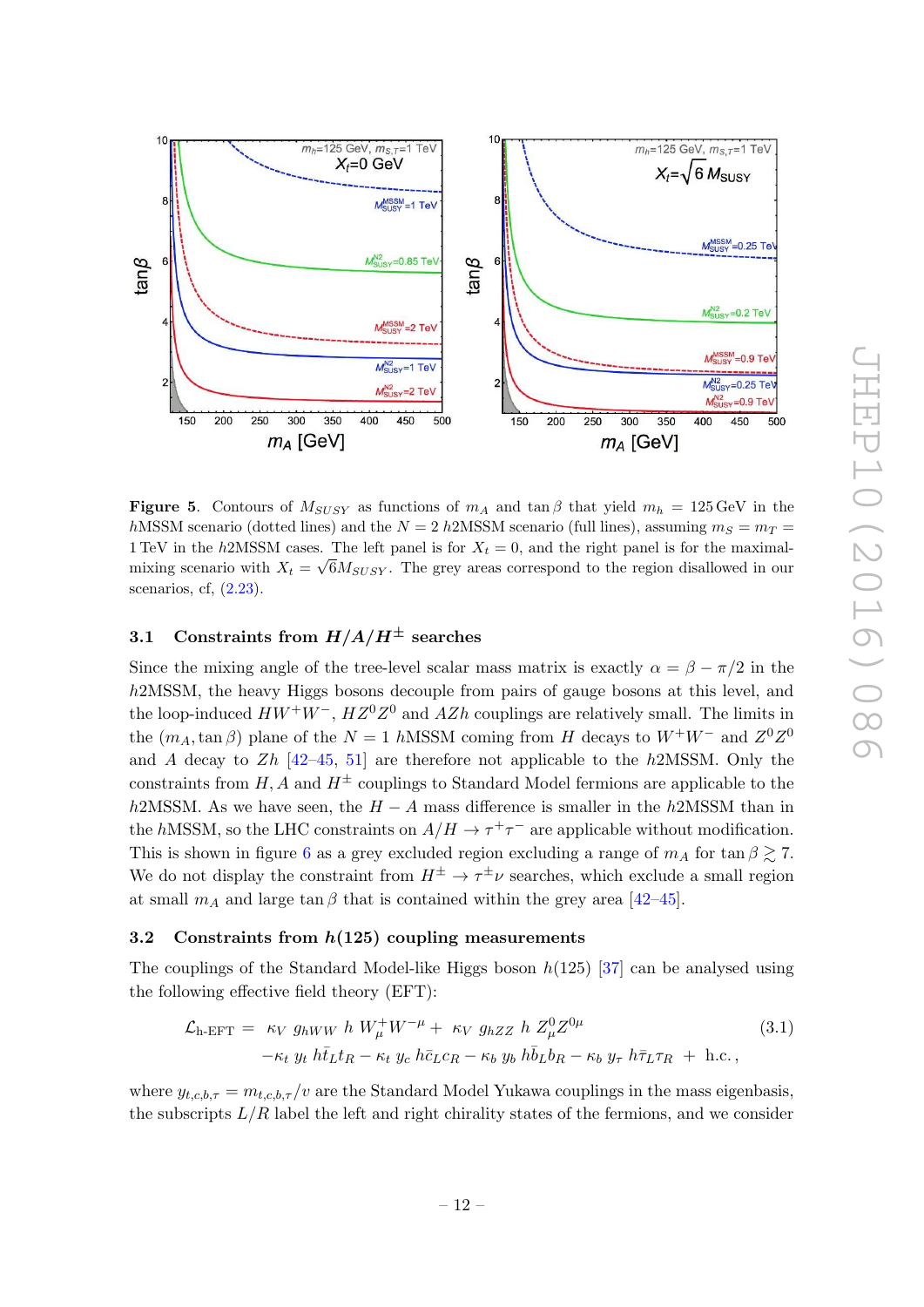

**Figure 6.** We show in grey the direct exclusion from searches for heavy scalars in the  $H/A \rightarrow \tau\tau$ final state, which apply to both the hMSSM and the h2MSSM. We also show the indirect bounds from measurements of Higgs couplings to fermions and massive bosons at Run 1 of the LHC for the hMSSM (green) and  $N = 2$  h2MSSM (red), where the regions to the left of the lines are excluded in each case.

only the fermions with the largest couplings to the Higgs boson. The quantities  $g_{hWW}$  =  $2m_W^2/v$  and  $g_{hZZ} = m_Z^2/v$  are the couplings of h to the electroweak gauge bosons, and v is the vacuum expectation value of the Higgs field. The parameters  $\kappa_X$  are the free parameters of this EFT.

These parameters can be constrained using the Higgs signal strengths in various channels, denoted by XX:

$$
\mu_X \equiv \frac{\sigma(pp \to h) \times \text{BR}(h \to XX)}{\sigma(pp \to h)_{\text{SM}} \times \text{BR}(h \to XX)_{\text{SM}}},\tag{3.2}
$$

as measured in all the Higgs production/decay channels available from the LHC Run 1. A full analysis requires performing an appropriate three-parameter fit in the threedimensional  $(\kappa_V, \kappa_t, \kappa_b)$  space, where we assume that  $\kappa_c = \kappa_t$ ,  $\kappa_{\tau} = \kappa_b$ , which is consistent with the current experimental accuracies, and  $\kappa_V = \kappa_W = \kappa_Z$ , the custodial symmetry relations that should hold to a good approximation in the supersymmetric models of interest.

In our two supersymmetric models, the  $N = 1$  MSSM and the  $N = 2$  h2MSSM scenario, the  $\kappa$  parameters take the following similar forms:

$$
\kappa_V = \sin(\beta - \alpha), \quad \kappa_t = \frac{\cos \alpha}{\sin \beta}, \quad \kappa_b = -\frac{\sin \alpha}{\cos \beta}
$$
(3.3)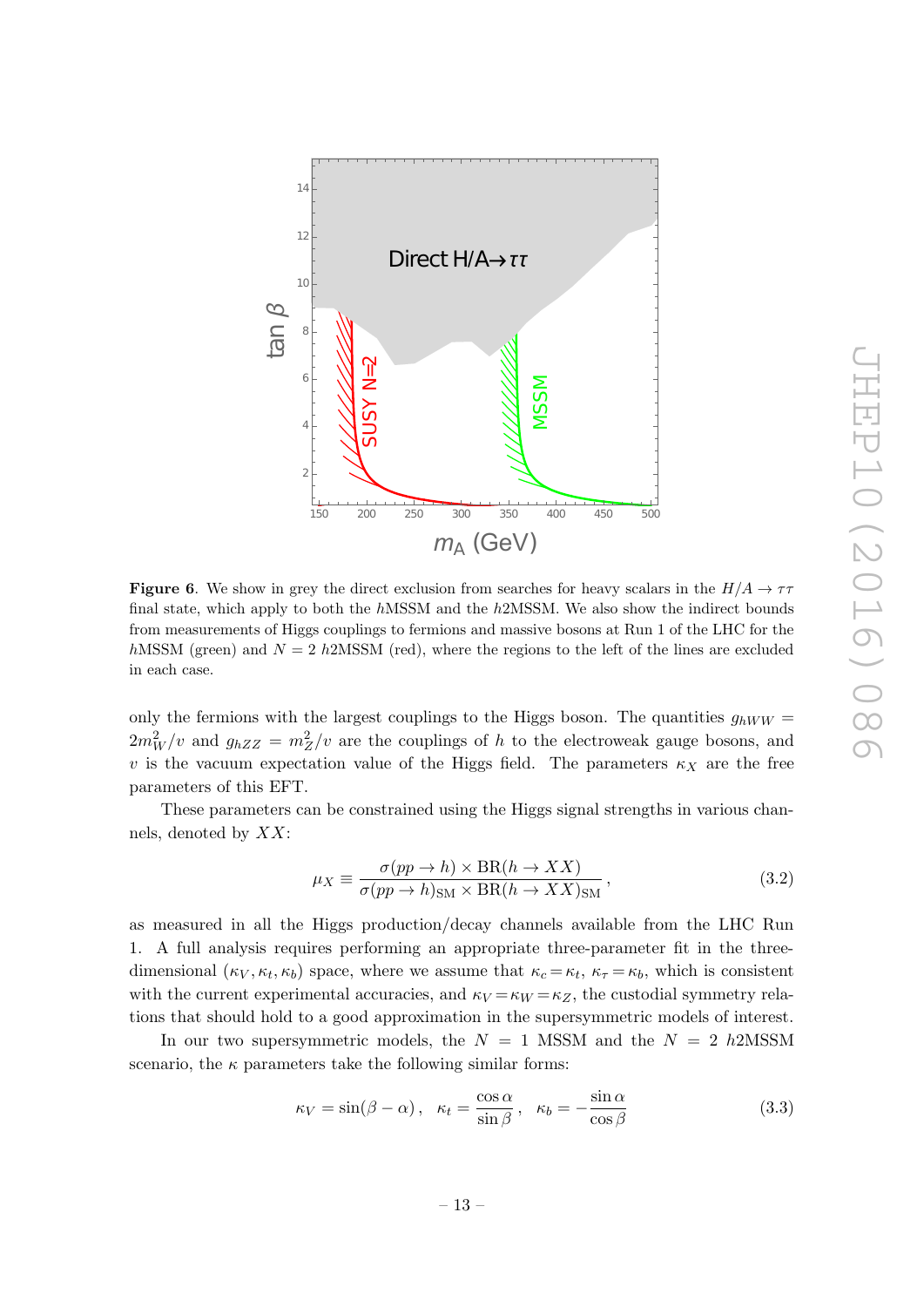where  $\alpha$  is the rotation angle that diagonalizes the Higgs mass-squared matrix in the hMSSM or h2MSSM, respectively, after including the dominant one-loop radiative corrections as discussed above. The expressions [\(3.3\)](#page-13-1) do not include the effects of subdominant loop corrections, which may not be negligible if the supersymmetric particles are not very heavy, in which case there are direct radiative corrections to the Higgs couplings that are not contained in the expression of the mass matrix. We neglect such possible effects in the present study.

At tree level,  $\alpha$  only depends on two unknown quantities, namely  $\tan \beta$  and  $m_A$ . Moreover, only two of the three quantities  $\kappa_V$ ,  $\kappa_t$  and  $\kappa_b$  are independent. This is still the case when we include the dominant one-loop radiative corrections and fix  $m_h = 125 \,\text{GeV}$ as discussed above. In both the hMSSM and the h2MSSM we can derive  $\kappa_V(\tan \beta, m_A)$ ,  $\kappa_t(\tan \beta, m_A)$  and  $\kappa_b(\tan \beta, m_A)$  for any pair of values of  $(\tan \beta, m_A)$ .

<span id="page-15-0"></span>The values may be derived by plugging the explicit expressions for  $\alpha_{MSSM}$  in [\(2.19](#page-7-1)) and  $\alpha_{N2}$  in [\(2.22\)](#page-8-2) into [\(3.3\)](#page-13-1). Alternatively, one can proceed directly from the MSSM or  $N=2$  mass-squared matrix, associating the mass eigenvalue  $m_h$  with the normalized eigenvector  $V_h = (V_{h1}, V_{h2})$  such that the physical field is  $h = V_{hi} H_i$  with  $i = 1, 2$  and the mass eigenvalue  $m_H$  with the normalized eigenvector  $V_H = (V_{H1}, V_{H2})$  such that the physical field is  $H = V_{Hi} H_i$  with  $i = 1, 2$ . We then have

$$
\kappa_t = \frac{1}{\sin \beta} V_{h2}(\tan \beta, m_A), \quad \kappa_b = \frac{1}{\cos \beta} V_{h1}(\tan \beta, m_A),
$$
  

$$
\kappa_V = \sin \beta V_{h2}(\tan \beta, m_A) + \cos \beta V_{h1}(\tan \beta, m_A).
$$
 (3.4)

In terms of  $\tan \beta$  we find

$$
\kappa_t = \frac{\sqrt{1 + \tan^2 \beta}}{\tan \beta} V_{h2}(\tan \beta, m_A), \quad \kappa_b = \sqrt{1 + \tan^2 \beta} V_{h1}(\tan \beta, m_A),
$$
  

$$
\kappa_V = \frac{1}{\sqrt{1 + \tan^2 \beta}} (\tan \beta V_{h2}(\tan \beta, m_A) + V_{h1}(\tan \beta, m_A)), \tag{3.5}
$$

where in the case of the hMSSM:

$$
V_{h2}^{MSSM}(\tan \beta, m_A) = \frac{1}{\sqrt{1 + \left(\frac{(m_A^2 + m_Z^2)\tan\beta}{m_Z^2 - m_h^2(1 + \tan^2\beta) + m_A^2 \tan^2\beta}\right)^2}}},
$$
(3.6)

$$
V_{h1}^{MSSM}(\tan\beta, m_A) = \frac{(m_A^2 + m_Z^2)\tan\beta}{m_Z^2 - m_h^2(1 + \tan^2\beta) + m_A^2 \tan^2\beta} V_{h2},
$$
(3.7)

and in the case of the  $N = 2$  h2MSSM:

$$
V_{h2}^{N2}(\tan \beta, m_A) = \frac{1}{\sqrt{1 + \left(\frac{(m_A^2 - m_Z^2)\sin 2\beta}{m_A^2 - 2m_h^2 + m_Z^2 + (m_Z^2 - m_A^2)\cos 2\beta}\right)^2}}\,,\tag{3.8}
$$

$$
V_{h1}^{N2}(\tan\beta, m_A) = \frac{(m_A^2 - m_Z^2)\sin 2\beta}{m_A^2 - 2m_A^2 + m_Z^2 + (m_Z^2 - m_A^2)\cos 2\beta} V_{h2}.
$$
 (3.9)

These results can be used to apply the constraints on Higgs couplings derived from a combination of CMS and ATLAS data at Run1 [\[52\]](#page-24-13). In particular, the analysis relevant to constraining the hMSSM and h2MSSM scenarios tests for deviations from the Standard Model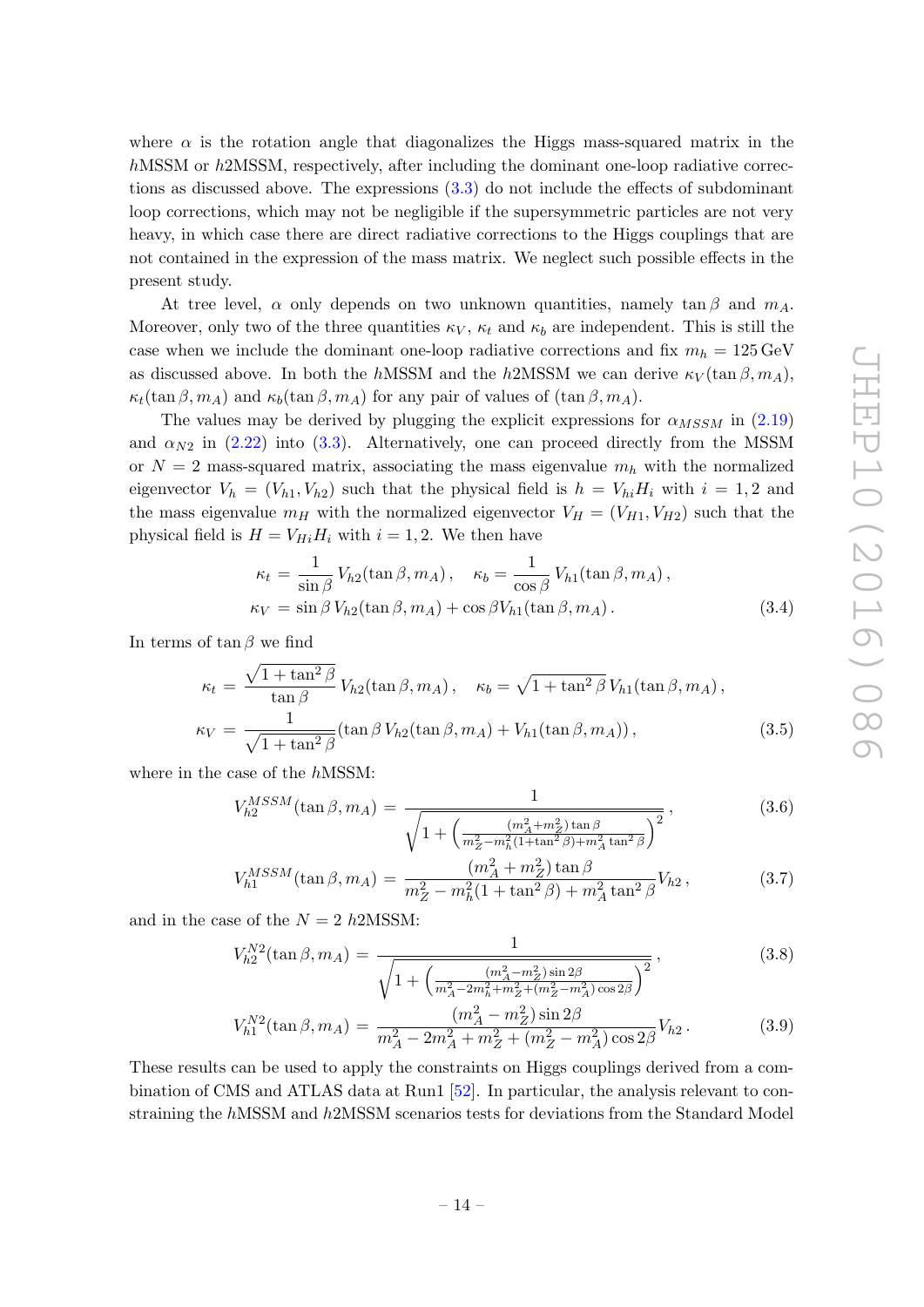in couplings to up- and down-type quarks and to vector bosons via the ratios  $\lambda_{du}$  and  $\lambda_{Vu}$ :

$$
\lambda_{du} = \frac{\kappa_d}{\kappa_u} = 0.92^{+0.12}_{-0.12},
$$
\n
$$
\lambda_{Vu} = \frac{\kappa_V}{\kappa_u} = 1.00^{+0.13}_{-0.12}.
$$
\n(3.10)

The results of this fit are shown in figure [6,](#page-13-0) where the excluded region in the hMSSM lies to the left of the green line, whereas in the  $N = 2$  case the bounds (in red) are very much weakened.

We conclude from figure [6](#page-13-0) that  $m_A \gtrsim 200 \,\text{GeV}$  is allowed in the h2MSSM for  $\tan \beta \in$  $(2, 8)$ , whereas  $m_A \gtrsim 350 \,\text{GeV}$  would be required in the hMSSM.

# 3.3 Constraints from  $\Gamma(h \to gg, \gamma\gamma)$

We now analyze the corrections to the couplings of the SM-like Higgs boson to gluons and photons that arise at the loop level, and the corresponding constraints on the hMSSM and h2MSSM.

The decay width of the Standard Model-like  $h(125)$  into pairs of gluons and photons can be expressed as [\[53](#page-24-14) , [54\]](#page-25-0):

$$
\Gamma(h \to gg) = \frac{G_F \alpha_s^2 m_h^3}{64\sqrt{2}\pi^3} \left| \sum_i A_i^{gg}(\tau_i) \right|^2, \ \Gamma(h \to \gamma\gamma) = \frac{G_F \alpha^2 m_h^3}{128\sqrt{2}\pi^3} \left| \sum_i A_i^{\gamma\gamma}(\tau_i) \right|^2, \tag{3.11}
$$

where the variable  $\tau_i \equiv m_h^2/4m_i^2$ ,  $m_i$  being the mass of the particle propagating in the loop. In the case of the loops for the *hgg* coupling, whereas one has only contributions from quarks in the Standard Model, in the MSSM additional contributions are provided by the scalar partners of those quarks. The normalized amplitudes of these two contributions are

$$
A_f^{gg} = g_{hff} F_{1/2}(\tau_f) \quad , A_{\tilde{f}_i}^{gg} = g_{h\tilde{f}_i\tilde{f}_i} \frac{M_Z^2}{m_{\tilde{f}_i}^2} F_0(\tau_{\tilde{f}_i}). \tag{3.12}
$$

In the case of the loop for the  $h\gamma\gamma$  coupling, in the Standard Model the W boson and charged fermions are the only contributors, whereas in the MSSM there are additional contributions from the two chargino fermionic fields, the scalar partners of the fermions and the charged Higgs boson. The normalized amplitudes of these contributions are

$$
A_{W}^{\gamma\gamma} = g_{\Phi WW} F_1(\tau_W), \quad A_{f}^{\gamma\gamma} = N_c Q_f^2 g_{\Phi ff} F_{1/2}(\tau_f), \quad A_{\chi_i}^{\gamma\gamma} = g_{\Phi \chi_i^+ \chi_i^-} \frac{M_W}{m_{\chi_i}} F_{1/2}(\tau_{\chi_i}),
$$
  

$$
A_{\tilde{f}_i}^{\gamma\gamma} = N_c Q_f^2 g_{\Phi \tilde{f}_i \tilde{f}_i} \frac{M_Z^2}{m_{\tilde{f}_i}^2} F_0(\tau_{\tilde{f}_i}), \quad A_{H^{\pm}}^{\gamma\gamma} = g_{\Phi H^+ H^-} \frac{M_W^2}{M_{H^{\pm}}^2} F_0(\tau_{H^{\pm}}), \tag{3.13}
$$

where  $N_c$  is the color factor and  $Q_f$  the electric charge of the fermion or sfermion in units of the proton charge.

The spin  $1, 1/2$  and 0 amplitudes are  $[53]$ 

$$
F_1(\tau) = [2\tau^2 + 3\tau + 3(2\tau - 1)f(\tau)]/\tau^2,
$$
  
\n
$$
F_{1/2}(\tau) = -2[\tau + (\tau - 1)f(\tau)]/\tau^2,
$$
  
\n
$$
F_0(\tau) = [\tau - f(\tau)]/\tau^2,
$$
\n(3.14)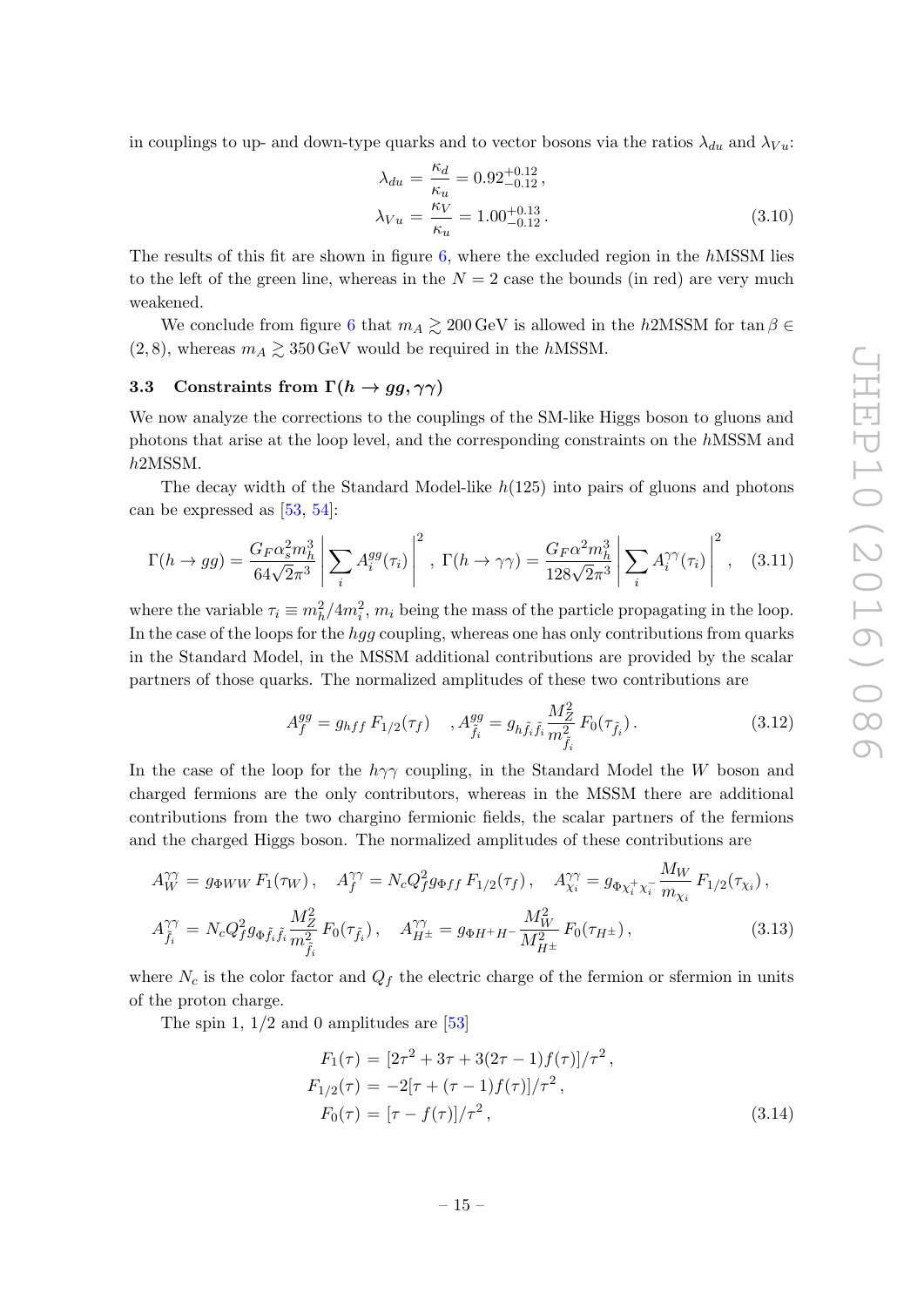with the function  $f(\tau)$  defined as

$$
f(\tau) = \begin{cases} \arcsin^2 \sqrt{\tau} & \tau \le 1, \\ -\frac{1}{4} \left[ \log \frac{1 + \sqrt{1 - \tau^{-1}}}{1 - \sqrt{1 - \tau^{-1}}} - i\pi \right]^2 & \tau > 1. \end{cases}
$$
(3.15)

The amplitudes are real when  $m_h < 2m_i$ , but are complex above that threshold. In the regime  $\tau \ll 1$ , i.e., heavy masses in the loop, the amplitudes reach asymptotic values

$$
F_1 \to +7
$$
,  $F_{1/2} \to -\frac{4}{3}$  and  $F_0 \to -\frac{1}{3}$ . (3.16)

Standard Model particle loops give finite contributions in the heavy-mass limit, whereas the new supersymmetric contributions decouple in the limit of large mass, since their amplitudes  $A_i$  are divided by their masses.

As we have discussed in the previous section, the top quark superpartners are responsible for a substantial shift in the tree-level Higgs mass of  $\sim$  34 GeV in the h2MSSM (and more in the hMSSM). We will focus in the following on the loop-level correction to the hgg and  $h\gamma\gamma$  couplings due to the stops, neglecting other potential supersymmetric contributions.

The loop-level corrections from stops to Higgs production via gluon-gluon fusion and to  $h \to \gamma \gamma$  decay are given, respectively, by

$$
\frac{\sigma(gg \to h)}{\sigma^{SM}(gg \to h)} \simeq \frac{\Gamma(h \to gg)}{\Gamma^{SM}(h \to gg)} \simeq |\kappa_g|^2, \qquad \frac{\Gamma(h \to \gamma\gamma)}{\Gamma^{SM}(h \to \gamma\gamma)} \simeq |\kappa_\gamma|^2, \tag{3.17}
$$

with

$$
\kappa_g = 1 + \frac{A_{\tilde{t}_1}^{gg} + A_{\tilde{t}_2}^{gg}}{\sum_{i \in SM} A_i^{gg}}, \qquad \kappa_\gamma = 1 + \frac{A_{\tilde{t}_1}^{\gamma \gamma} + A_{\tilde{t}_2}^{\gamma \gamma}}{\sum_{i \in SM} A_i^{\gamma \gamma}}.
$$
 (3.18)

It has been shown that, to a good approximation [\[55\]](#page-25-1),  $\kappa_{g,\gamma}$  reduce to

$$
\kappa_g \simeq 1 + \frac{A_{\tilde{t}}}{\sum_{i \in SM} A_i^{gg}}, \qquad \kappa_\gamma \simeq 1 + \frac{N_c Q_{\tilde{t}}^2 A_{\tilde{t}}}{\sum_{i \in SM} A_i^{\gamma \gamma}}, \tag{3.19}
$$

where

$$
A_{\tilde{t}} = -\frac{1}{3} \left( \frac{m_t^2}{m_{\tilde{t}_1}^2} + \frac{m_t^2}{m_{\tilde{t}_2}^2} - \frac{1}{4} \sin^2(2\theta_t) \frac{(m_{\tilde{t}_2}^2 - m_{\tilde{t}_1}^2)^2}{m_{\tilde{t}_1}^2 m_{\tilde{t}_2}^2} \right),
$$
\n(3.20)

with  $\theta_t$  the mixing angle of the scalar mass matrix. We remind the reader that the physical stop masses are

$$
m_{\tilde{t}_1, \tilde{t}_2}^2 = m_t^2 + \frac{1}{2} \left[ m_{\tilde{t}_L}^2 + m_{\tilde{t}_R}^2 \mp \sqrt{(m_{\tilde{t}_L}^2 - m_{\tilde{t}_R}^2)^2 + (2m_t X_t)^2} \right],
$$
 (3.21)

<span id="page-17-0"></span>where  $X_t = A_t - \mu/\tan\beta$ , and  $A_t$ ,  $m_{\tilde{t}_R}$  and  $m_{\tilde{t}_L}$  are parameters of the soft supersymmetrybreaking Lagrangian, and the squark mixing angle,  $\theta_t$ , is defined by

$$
\sin 2\theta_t = \frac{2m_t X_t}{m_{\tilde{t}_1}^2 - m_{\tilde{t}_2}^2} \quad , \quad \cos 2\theta_t = \frac{m_{\tilde{t}_L}^2 - m_{\tilde{t}_R}^2}{m_{\tilde{t}_1}^2 - m_{\tilde{t}_2}^2} \,. \tag{3.22}
$$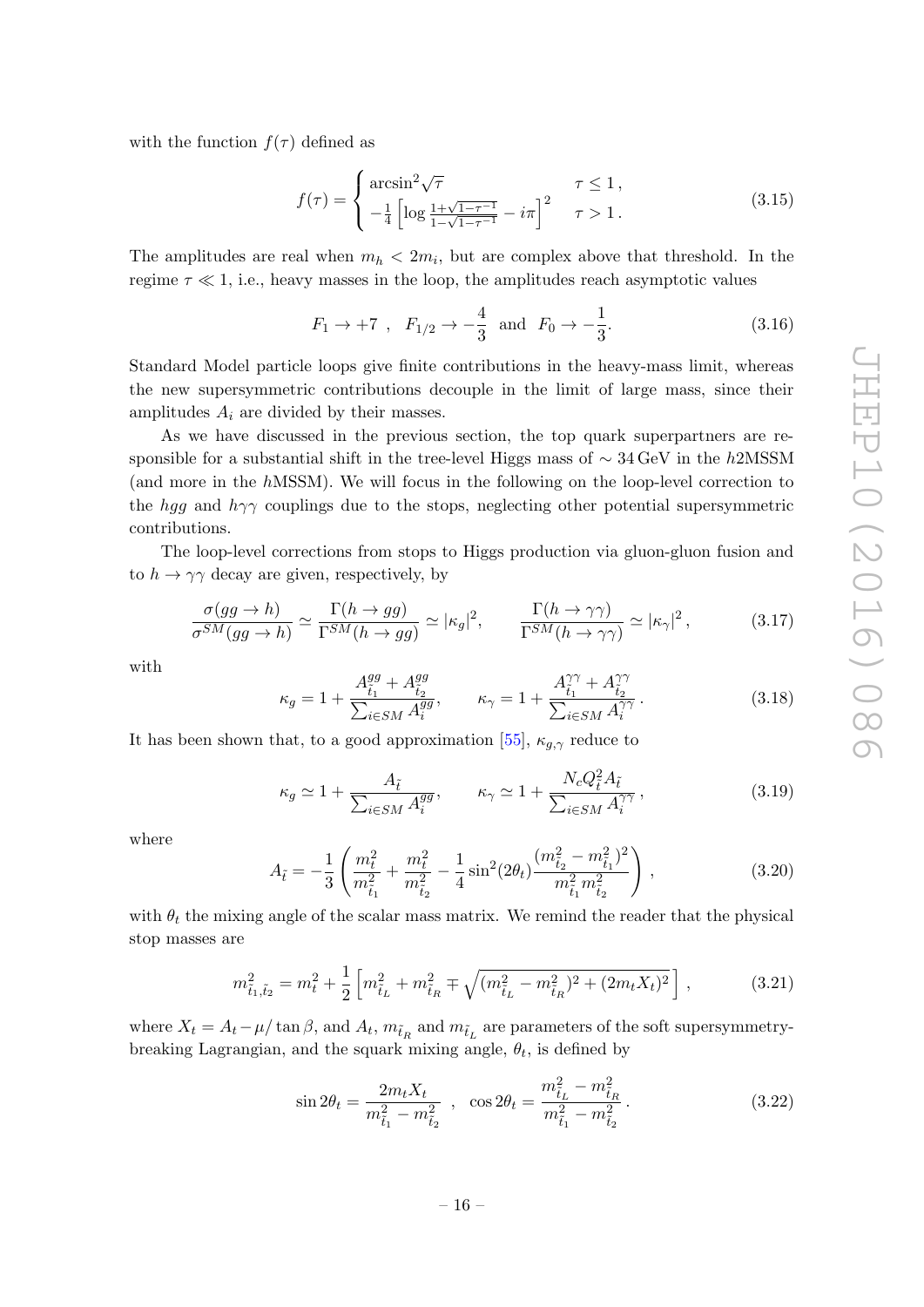The stop sector can be parametrised by the three inputs  $m_{\tilde{t}_L}$ ,  $m_{\tilde{t}_R}$  and  $X_t$  or, alternatively, by the physical stop masses  $m_{\tilde{t}_1}$ ,  $m_{\tilde{t}_2}$  and  $X_t$ . If the mixing parameter is large, the two stop masses are strongly split,  $m_{\tilde{t}_1} \ll m_{\tilde{t}_2}$ , and the  $\tilde{t}_1$  has a large coupling to the  $h(125)$ state,  $g_{\tilde{t}_1\tilde{t}_1} \propto m_t X_t$ .

If we consider the  $[m_{\tilde{t}_1}, m_{\tilde{t}_2}]$  plane for fixed values of  $m_A$  and  $\tan \beta$ , we can fix  $X_t^2$ by the requirement that  $m_h = 125 \,\text{GeV}$  when just the dominant stop contributions to the radiative corrections in the MSSM Higgs sector are considered [\[56\]](#page-25-2). In this case, the shift of the Higgs mass is given by  $(2.17)$  and  $(2.24)$  in the hMSSM and h2MSSM, respectively. There are at most two solutions for  $X_t^2$ , denoted by  $|X_t^{\max}|$  and  $|X_t^{\min}|$ . Having traded the stop mixing parameter by the requirement  $m_h = 125 \,\text{GeV}$ , we can now compute the couplings between the stops and the  $h(125)$  and then  $\kappa_{g,\gamma}$ .

The available experimental constraints on  $\kappa_{\gamma}$  are shown in green (red) for the hMSSM (h2MSSM) in figure [7](#page-18-0) for  $m_A = 500 \,\text{GeV}$  and  $\tan \beta = 1.5$  (upper panels),  $\tan \beta = 5$  (middle panels) and  $tan \beta = 10$  (lower panels). In the case of the h2MSSM, we always consider a generic common adjoint scalar mass  $m_S = m_T = 1 \text{ TeV}$ . The constraints on  $\kappa_g$  are less severe than those on  $\kappa_{\gamma}$ , so we do not display them in figure [7](#page-18-0).

The Higgs mass requirement has, in general, zero, one or two solutions for  $X_t^2$ , and it is possible that one or more of them might be in conflict with the constraint coming from the soft masses:

$$
(m_{\tilde{t}_L}^2 - m_{\tilde{t}_R}^2)^2 = (m_{\tilde{t}_1}^2 - m_{\tilde{t}_2}^2)^2 - (2m_t X_t)^2, \qquad (3.23)
$$

from which we can derive the maximum allowed value for  $X_t$ ,  $|X_t^{soft}|$ , which is given by

$$
X_t^{soft,2} = \frac{(m_{\tilde{t}_1}^2 - m_{\tilde{t}_2}^2)^2}{4m_t^2}.
$$
\n(3.24)

When scanning the  $(m_{\tilde{t}_1}, m_{\tilde{t}_2})$  plane, we must ensure that our solutions in  $X_t$  are below this maximal value. The grey regions in figure [7](#page-18-0) with dotted (full) border contours are forbidden by this consideration in the case of the hMSSM (h2MSSM). There are no values of  $X_t$  able to accommodate  $m_h = 125 \,\text{GeV}$  in the hMSSM (h2MSSM) in the regions at low  $m_{\tilde{t}_1}$  and/or  $m_{\tilde{t}_2}$  that are shaded yellow (blue).

The left panels of figure [7](#page-18-0) consider the maximal value of  $X_t$  allowing  $m_h = 125 \,\text{GeV}$ , including the case where there is only one possible choice for  $X_t$ . The right panels of figure [7](#page-18-0) consider the minimal value of  $X_t$  allowing  $m_h = 125 \,\text{GeV}$ , including the case where there is only one possible choice for  $X_t$ . This explains the particular shape of the grey region for relatively high stop masses.

<span id="page-18-0"></span>The current constraints on  $\kappa_{g,\gamma}$  in the hMSSM and the h2MSSM are outlined in green (red) in figure [7.](#page-18-0) We see that they are generally weak. Indeed, for  $m_A = 500 \,\text{GeV}$  and  $\tan \beta = 1.5$  (top two panels) there is no constraint at all. However, for higher values of  $\tan \beta$  (middle and bottom panels) these constraints do exclude some scenarios with low supersymmetry-breaking scales.

#### $3.4$  Anomalous  $h(125)$  couplings

In addition to these modifications of the h couplings measured in Higgs production and decay, integrating out the heavy scalars can also induce anomalous couplings of the Higgs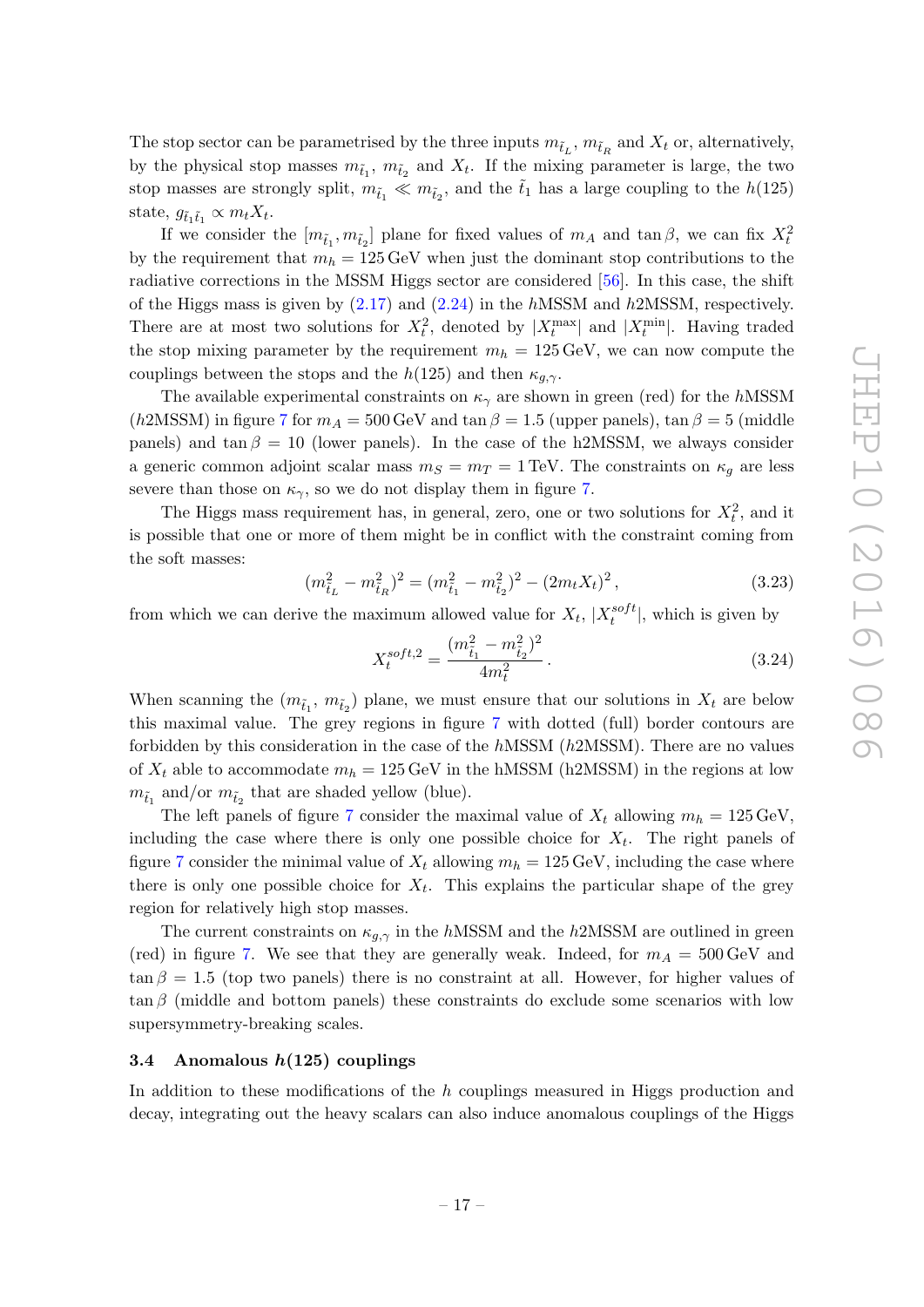<span id="page-19-0"></span>

**Figure 7.** Compilation of the constraints in  $(m_{\tilde{t}_1}, m_{\tilde{t}_2})$  planes fixing  $X_t$  so as to obtain  $m_h = 125 \,\text{GeV}$  in the hMSSM and h2MSSM, assuming  $M_A = 500 \,\text{GeV}$  and  $\tan \beta = 1.5$  (top panels),  $\tan \beta = 5$  ( middle panels) and  $\tan \beta = 10$  (bottom panels). In the case of the h2MSSM we assume  $m_S = m_T = 1$  TeV. For any given pair of stop masses, the  $m_h = 125$  GeV requirement allows at most two solutions for the stop mass mixing parameter,  $X_t^2$ . The left (right) panels correspond to the maximal (minimal) solution,  $|X_t^{\max}|$  ( $|X_t^{\min}|$ ). The grey regions bounded by dashed (full) contours are disallowed by the mixing hypothesis in the hMSSM (h2MSSM). Regions where there are no values of  $X_t$  that yield  $m_h = 125 \,\text{GeV}$  in the hMSSM (h2MSSM) are shaded yellow (blue). The regions inside the red (green) contours are forbidden by the LHC  $h \to \gamma\gamma$  constraint in the h2MSSM (hMSSM).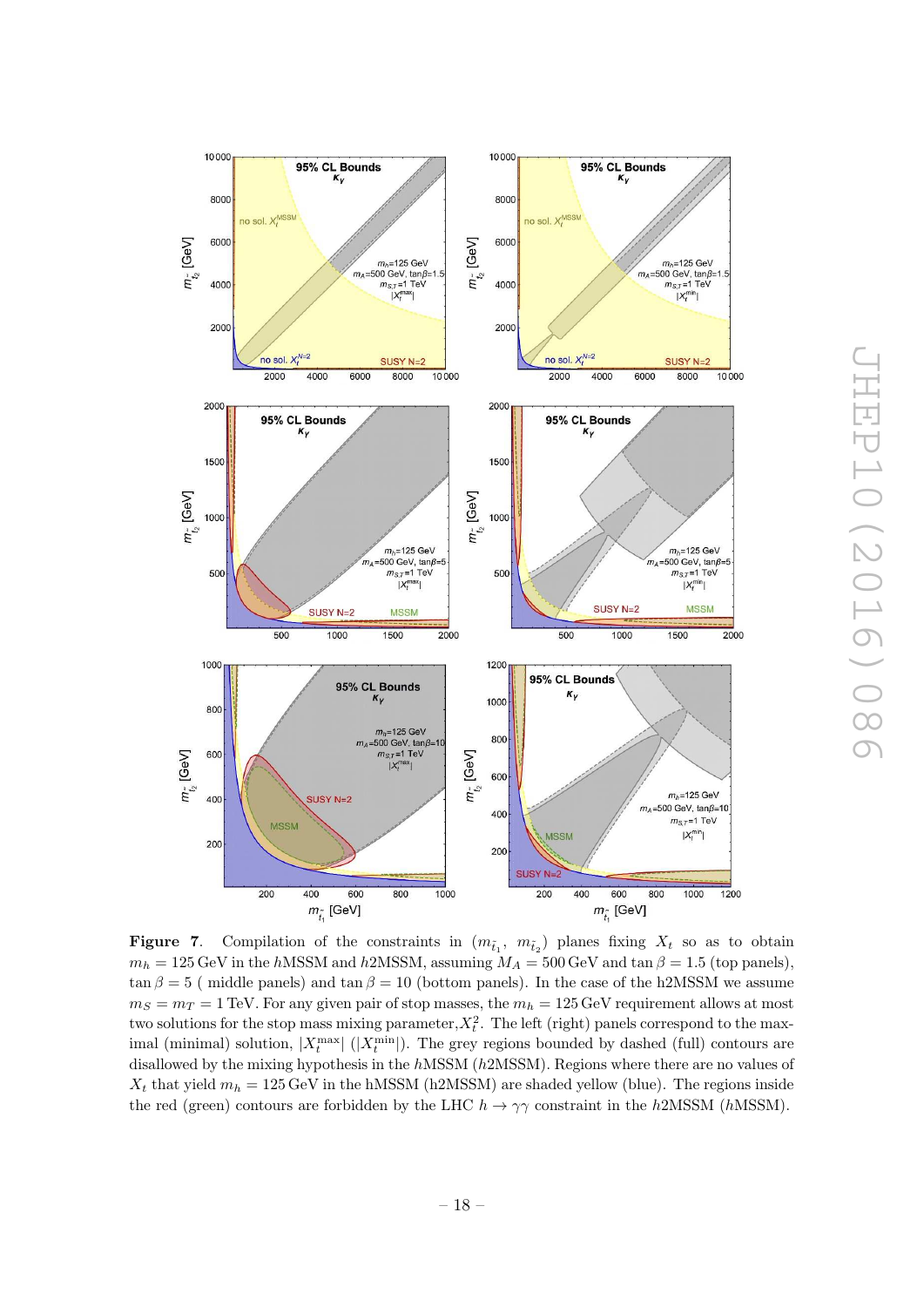

**Figure 8.** Loop contributions of the heavy scalars to anomalous  $h(125)$  couplings.

to vector bosons with non-standard momentum dependence. One can parametrize these effects in the coupling of the Higgs to two  $W$  bosons as follows [\[57\]](#page-25-3):

$$
\Delta \mathcal{L}_W = -\frac{g_{hWW}^{(1)}}{2} W^{\mu\nu} W_{\mu\nu}^{\dagger} h - \left[ g_{hWW}^{(2)} W^{\nu} \partial^{\mu} W_{\mu\nu}^{\dagger} h + \text{h.c.} \right] + g_{hWW}^{(3)} W^{\mu} W_{\mu}^{\dagger} h. \tag{3.25}
$$

We note that the coupling  $g^{(3)}$  causes a shift in the usual Standard Model coupling structure. Indeed, the interpretation of the Higgs data described by the Lagrangian [\(3.2\)](#page-12-3) corresponds to  $g^{(3)} = (\kappa_V - 1)g_{hWW}$  and setting  $g^{(1,2)}$  to zero. However, with more precise measurements of differential distributions in Run 2 one may be able to disentangle different Lorentz structures, which could give a handle for discriminating between an anomaly due to the MSSM and an underlying  $N = 2$  supersymmetric structure.

Generic expressions for the effects of one-loop scalar contributions to Higgs anomalous couplings can be found in [\[58\]](#page-25-4). These correspond to integrating out the heavy MSSM Higgs bosons A, H and  $H^{\pm}$  in loops, as shown in figure [8.](#page-19-0) It is important to note that electroweak precision tests, particularly the constraints from the  $S$  and  $T$  parameters, require the values of  $m_A$ ,  $m_H$  and  $m_{H^{\pm}}$  to be relatively close to each other. The stops, adjoint scalars, charginos and neutralinos are supposed to be sufficiently massive in our analysis such that their contributions to the electroweak precision parameters are negligable [\[59](#page-25-5) [–61\]](#page-25-6). In particular, in a 2HDM the expression for  $\Delta S$  and  $\Delta T$  is given by [\[58](#page-25-4)]

$$
\Delta S = -\frac{g_2^2 s_W^2 (1 - x_A + 1 - x_0)}{96 \pi^2 \alpha_{\text{EM}}} ,
$$
  
\n
$$
\Delta T = \frac{m_{H^{\pm}}^2 (1 - x_A)(1 - x_0)}{48 \pi^2 v^2 \alpha_{\text{EM}}} ,
$$
\n(3.26)

where we define the splittings among the heavy scalars by the quantities  $x_{0,A}$ :

$$
x_0 \equiv \frac{m_H^2}{m_{H^\pm}^2}, \ x_A \equiv \frac{m_A^2}{m_{H^\pm}^2} \,. \tag{3.27}
$$

<span id="page-20-0"></span>and have expanded at linear order in  $1 - x_{0,A}$ . As the splittings in this model are small, imposing the current best fit values from the global analysis of the GFitter group [\[62\]](#page-25-7) does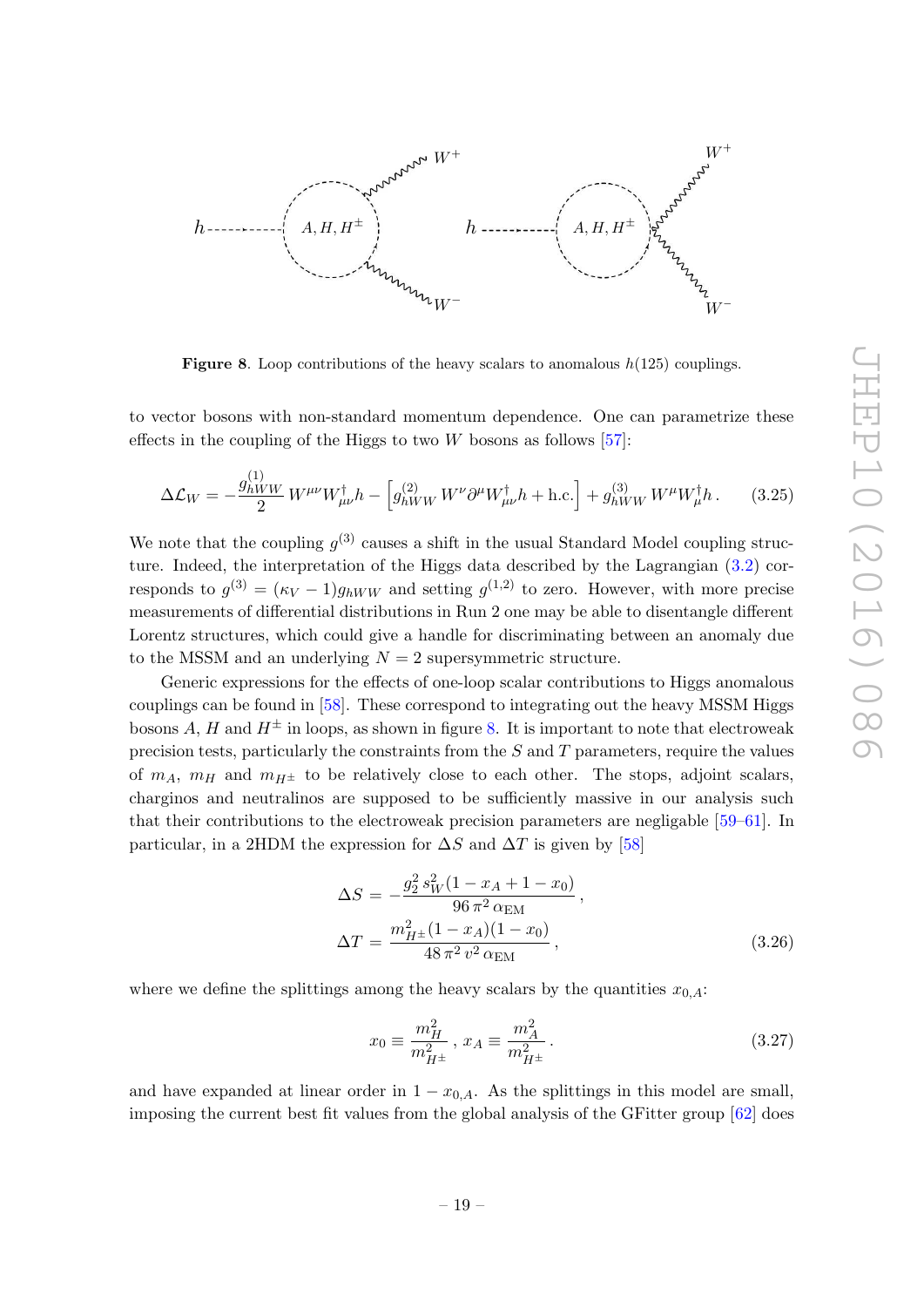not restrict further the parameter space of  $(m_A, \tan \beta)$  from the Higgs coupling constraints. Indeed,  $\Delta S$ ,  $\Delta T \sim 10^{-2}$  for  $m_A \gtrsim 100 \,\text{GeV}$ .

In this approximation, one can find compact expressions for the anomalous Higgs couplings:

$$
g_{hWW}^{(1)} = \frac{-g_2^2 v}{192 \pi^2 m_{H^{\pm}}^2} \left[ \frac{g_0 + g_A + 2g_+}{2} + (1 - x_0) \frac{4g_0 + g_+}{10} + (1 - x_A) \frac{4g_A + g_+}{10} \right],
$$
  
\n
$$
g_{hWW}^{(2)} = \frac{g_2^2 v}{192 \pi^2 m_{H^{\pm}}^2} \left[ (1 - x_0) \frac{g_0 - g_+}{20} + (1 - x_A) \frac{g_A - g_+}{20} \right],
$$
  
\n
$$
g_{hWW}^{(3)} = \frac{g_2^2 v}{192 \pi^2} \left[ (1 - x_0)(g_+ - g_0) + (1 - x_A)(g_+ - g_A) \right].
$$
\n(3.28)

Here  $g_{0,A,+}$  denote the trilinear scalar couplings,  $g_0 \equiv g_{hHH}/v$ ,  $g_A \equiv g_{hAA}/v$  and  $g_+ \equiv$  $g_{hH^+H^-}/v$ . These expressions are generic in a 2HDM model as long as the expansion in  $x_{0,A}$  is justified.

The values of the splittings in the MSSM and its  $N = 2$  extension can be obtained by inspecting [\(2.6\)](#page-4-3) and [\(2.7\)](#page-4-5), respectively. In the  $N = 2$  case, one finds  $x_0 = x_A \simeq 1 - m_W^2/m_A^2$ .

Turning now to the trilinear Higgs couplings, we note that the new  $N = 2$  term in the scalar potential in [\(2.3\)](#page-4-0) does not contribute, so the analytical formulae for the trilinear couplings are the same as in the  $N = 1$  MSSM, see, e.g., [\[63\]](#page-25-8). Therefore, at leading order in  $m_W^2/m_A^2$ , the effect of integrating out the heavy scalars in the  $N=2$  extension of the MSSM is to generate anomalous couplings of the Higgs to vector bosons of the type  $g_{bW}^{(1)}$  $\int_{hWW}^{(1)}$ namely a Higgs coupling to the square of the gauge field strength with magnitude

$$
g_{hWW}^{(1)} = \frac{-g_2^2 v}{192 \pi^2 m_A^2} \left[ 1 + 2c_W^2 - 3 \frac{m_h^2 - \epsilon}{m_Z^2} \right].
$$
 (3.29)

Bounds on effective operators in an Effective Field Theory approach from Higgs data using differential distributions [\[64](#page-25-9) , [65\]](#page-25-10) can be used in our case by noting that the anomalous couplings are related to operators defined there by [\[58](#page-25-4) ]

$$
g_{hWW}^{(1)} = \frac{2g_2}{m_W} \bar{c}_{HW} \,, \tag{3.30}
$$

$$
g_{hWW}^{(2)} = \frac{g_2}{2\,m_W} \Big[ \bar{c}_W + \bar{c}_{HW} \Big] \,. \tag{3.31}
$$

This leads to a specific relation among the operators, namely  $\bar{c}_W = -\bar{c}_{HW}$  for this model.

A global fit to Higgs and electroweak boson properties in this particular case was made in [\[64\]](#page-25-9), leading to a bound from the Run 1 data:  $\bar{c}_{HW} \in (0.0004, 0.02)$ , which places no useful constraint on  $m_A$  currently, as compared with the bounds on total rates discussed before. However, this situation may change with the advent of Run 2 and subsequent Higgs data.

#### 4 Conclusions

As discussed in the Introduction, whereas the chiral structure of the Standard Model prevents it from accommodating any more than  $N=1$  supersymmetry, any extension of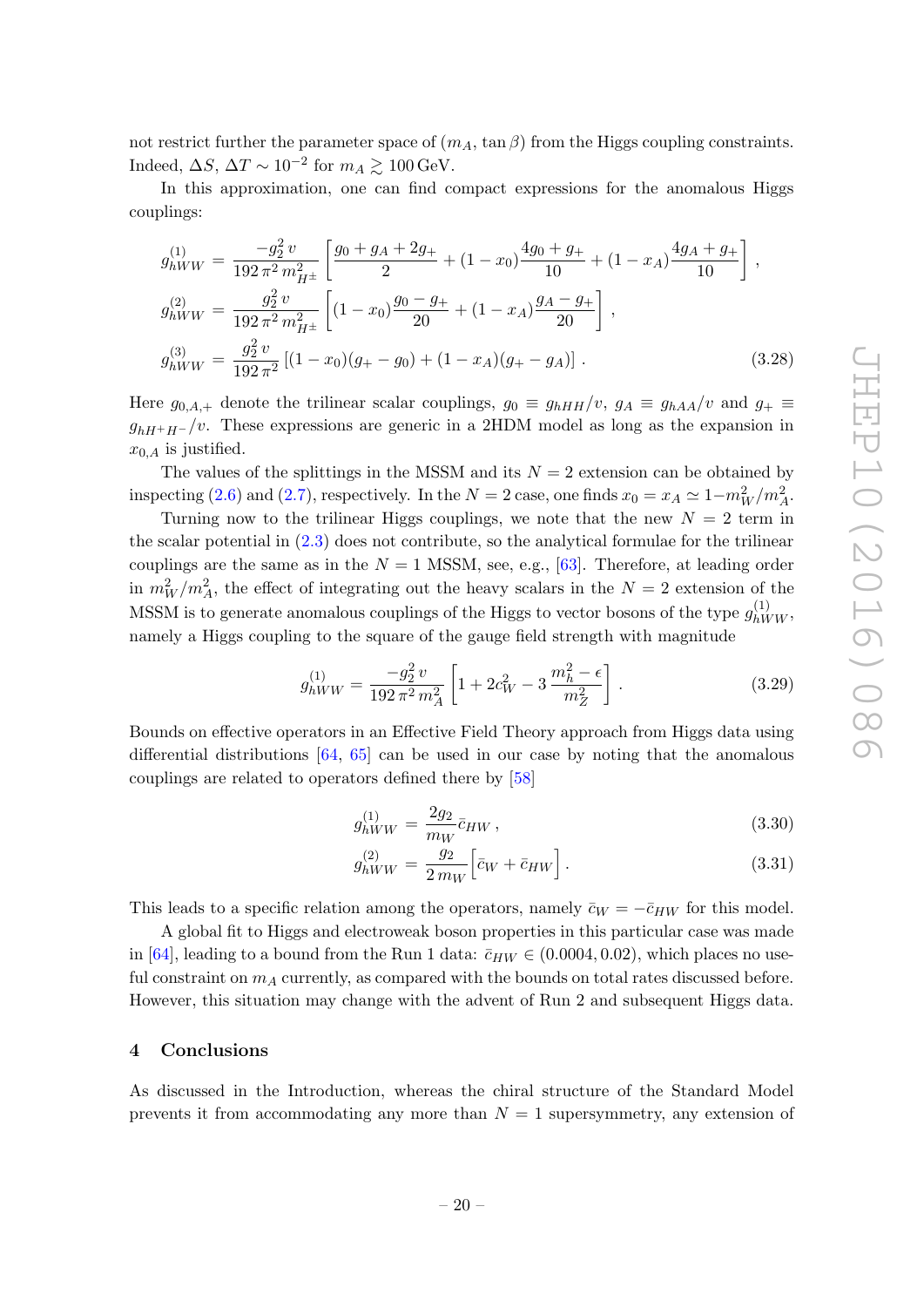<span id="page-22-0"></span>the Standard Model at the TeV scale would contain vector-like fermions, and hence could accommodate  $N = 2$  supersymmetry. A first window on this doubling up of supersymmetry could be provided by the Higgs sector. The two Higgs supermultiplets of the MSSM form a vector-like pair, and thus could accommodate  $N = 2$  supersymmetry. Measurements of the  $h(125)$  boson and searches for heavier Higgs bosons in LHC Run 1 can already be used to probe this possibility.

<span id="page-22-3"></span>In order to analyze this option, we have introduced an h2MSSM scenario in which the stop sector is assumed to lift the h mass from its tree-level value to the measured  $m_h =$ 125 GeV through one-loop radiative corrections. This scenario is exactly analogous to the hMSSM scenario proposed previously within the usual  $N = 1$  MSSM context [\[42–](#page-24-5)[45\]](#page-24-11). An interesting aspect of the h2MSSM scenario is that much smaller stop masses are required to obtain  $m_h = 125 \,\text{GeV}$  than are needed in the hMSSM, for any given values of  $m_A$  and  $\tan \beta$ .

Another interesting feature of the  $N=2$  extension of the MSSM is that the heavy Higgs bosons  $H, A, H^{\pm}$  decouple from the massive vector bosons  $W^{\pm}, Z^0$  at the tree level. This observation is subject to radiative corrections, but the decoupling limit is a sufficiently good approximation that current searches for  $H \to W^+W^-$ ,  $Z^0Z^0$  and  $A \to Zh$  do not constrain the h2MSSM significantly. On the other hand, the constraints from the decays of the heavy Higgs bosons to fermions are the same in the h2MSSM as in the hMSSM.

<span id="page-22-4"></span>The most stringent constraints on the h2MSSM come from LHC Run 1 measurements of the  $h(125)$  couplings, including those to fermions, massive and massless gauge bosons. However, these constraints are considerably weaker than in the  $h{\rm MSSM}$ . We find that  $m_A \gtrsim$  $185 \,\text{GeV}$  is possible in the  $h2\text{MSSM}$ , whereas  $m_A \gtrsim 350 \,\text{GeV}$  is required in the  $h\text{MSSM}$ .

<span id="page-22-2"></span><span id="page-22-1"></span>Looking to the future, we have also calculated the possible  $N = 2$  Higgs sector contributions to anomalous couplings of the  $h(125)$  boson. Current limits on these couplings do not constrain the  $N = 2$  model, but this may be an interesting window for future measurements at the LHC and elsewhere.

Doubling up supersymmetry opens up the possibility that supersymmetric Higgs bosons and stop squarks could be significantly lighter than in the MSSM. Maybe Run 2 of the LHC will discover not just one supersymmetry, but two?

### Acknowledgments

The work of JE and JQ is supported partly by STFC Grant ST/L000326/1, and that of VS by STFC Grant ST/J000477/1. JE thanks the CERN Theoretical Physics Department for its hospitality, and VS thanks Martin Gorbahn for useful discussions.

Open Access. This article is distributed under the terms of the Creative Commons Attribution License [\(CC-BY 4.0\)](http://creativecommons.org/licenses/by/4.0/), which permits any use, distribution and reproduction in any medium, provided the original author(s) and source are credited.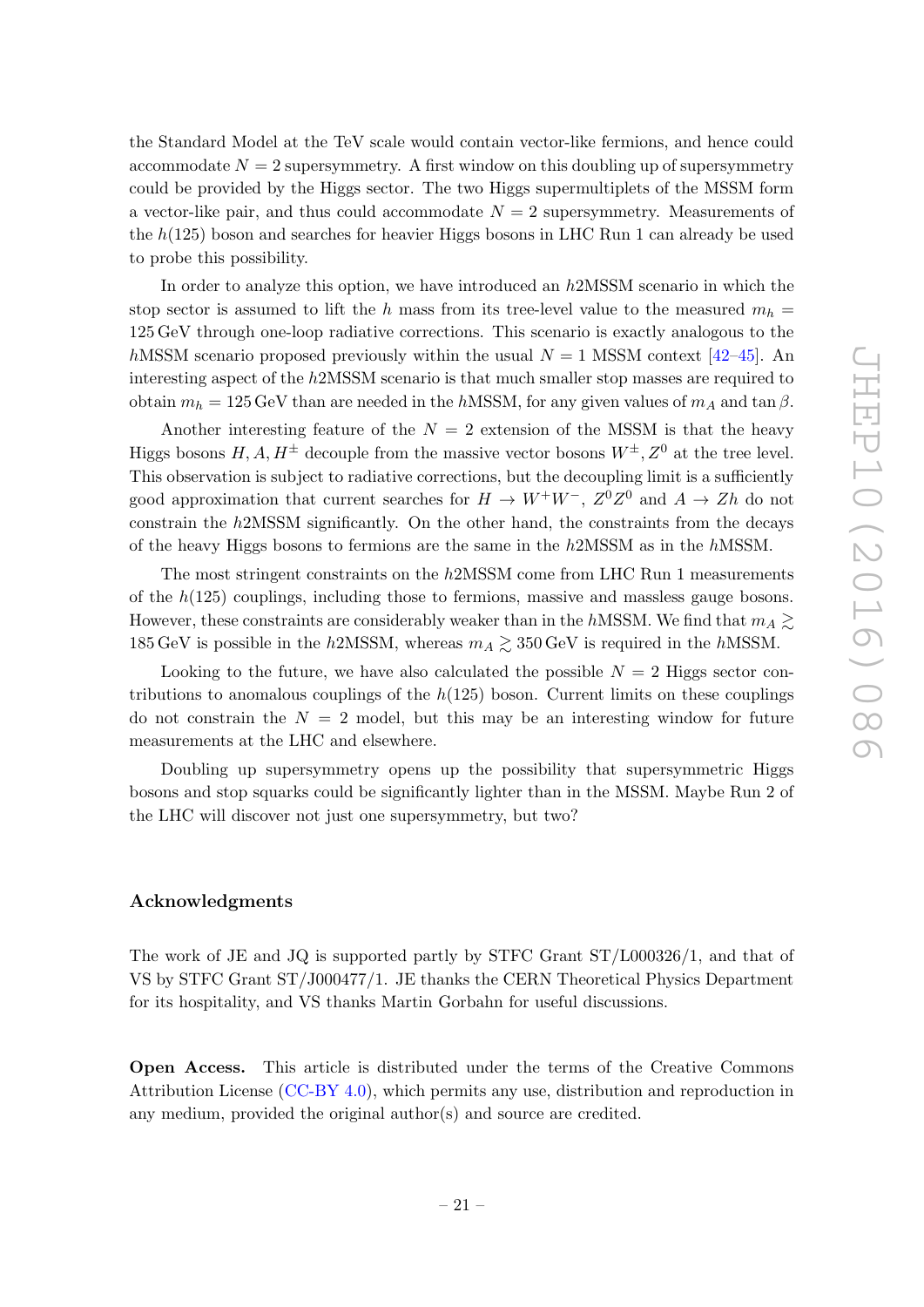#### References

- [1] I. Antoniadis, K. Benakli, A. Delgado, M. Quirós and M. Tuckmantel, Split extended supersymmetry from intersecting branes, [Nucl. Phys.](http://dx.doi.org/10.1016/j.nuclphysb.2006.03.012) **B 744** (2006) 156 [[hep-th/0601003](https://arxiv.org/abs/hep-th/0601003)] [IN[SPIRE](http://inspirehep.net/search?p=find+EPRINT+hep-th/0601003)].
- [2] I. Antoniadis, K. Benakli, A. Delgado and M. Quirós, A new gauge mediation theory, Adv. Stud. Theor. Phys. 2 (2008) 645 [[hep-ph/0610265](https://arxiv.org/abs/hep-ph/0610265)] [IN[SPIRE](http://inspirehep.net/search?p=find+EPRINT+hep-ph/0610265)].
- [3] I. Antoniadis, A. Delgado, K. Benakli, M. Quirós and M. Tuckmantel, Splitting extended supersymmetry, [Phys. Lett.](http://dx.doi.org/10.1016/j.physletb.2006.01.010) **B 634** (2006) 302 [[hep-ph/0507192](https://arxiv.org/abs/hep-ph/0507192)] [IN[SPIRE](http://inspirehep.net/search?p=find+EPRINT+hep-ph/0507192)].
- [4] L. Álvarez-Gaumé and S.F. Hassan, *Introduction to S duality in*  $N = 2$  supersymmetric gauge theories: a pedagogical review of the work of Seiberg and Witten, [Fortsch. Phys.](http://dx.doi.org/10.1002/prop.2190450302) 45 [\(1997\) 159](http://dx.doi.org/10.1002/prop.2190450302) [[hep-th/9701069](https://arxiv.org/abs/hep-th/9701069)] [IN[SPIRE](http://inspirehep.net/search?p=find+EPRINT+hep-th/9701069)].
- [5] I. Antoniadis, S. Dimopoulos, A. Pomarol and M. Quirós, Soft masses in theories with supersymmetry breaking by TeV compactification, [Nucl. Phys.](http://dx.doi.org/10.1016/S0550-3213(99)00037-1)  $\bf{B}$  544 (1999) 503 [[hep-ph/9810410](https://arxiv.org/abs/hep-ph/9810410)] [IN[SPIRE](http://inspirehep.net/search?p=find+EPRINT+hep-ph/9810410)].
- [6] R. Barbieri, L.J. Hall and Y. Nomura, Models of Scherk-Schwarz symmetry breaking in 5D. classification and calculability, [Nucl. Phys.](http://dx.doi.org/10.1016/S0550-3213(01)00649-6) **B 624** (2002) 63 [[hep-th/0107004](https://arxiv.org/abs/hep-th/0107004)] [IN[SPIRE](http://inspirehep.net/search?p=find+EPRINT+hep-th/0107004)].
- [7] T.-J. Li,  $N = 2$  supersymmetric GUT breaking on  $T^2$  orbifolds, [Nucl. Phys.](http://dx.doi.org/10.1016/S0550-3213(01)00545-4) **B 619** (2001) [75](http://dx.doi.org/10.1016/S0550-3213(01)00545-4) [[hep-ph/0108120](https://arxiv.org/abs/hep-ph/0108120)] [IN[SPIRE](http://inspirehep.net/search?p=find+EPRINT+hep-ph/0108120)].
- [8] F. del Aguila, M. Dugan, B. Grinstein, L.J. Hall, G.G. Ross and P.C. West, Low-energy models with two supersymmetries, [Nucl. Phys.](http://dx.doi.org/10.1016/0550-3213(85)90480-8)  $\bf{B}$  250 (1985) 225 [IN[SPIRE](http://inspirehep.net/search?p=find+J+%22Nucl.Phys.,B250,225%22)].
- [9] N. Polonsky and S.-F. Su, Low-energy limits of theories with two supersymmetries , [Phys.](http://dx.doi.org/10.1103/PhysRevD.63.035007) Rev. D 63 [\(2001\) 035007](http://dx.doi.org/10.1103/PhysRevD.63.035007) [[hep-ph/0006174](https://arxiv.org/abs/hep-ph/0006174)] [IN[SPIRE](http://inspirehep.net/search?p=find+EPRINT+hep-ph/0006174)].
- [10] P.J. Fox, A.E. Nelson and N. Weiner, Dirac gaugino masses and supersoft supersymmetry breaking, JHEP 08 [\(2002\) 035](http://dx.doi.org/10.1088/1126-6708/2002/08/035) [[hep-ph/0206096](https://arxiv.org/abs/hep-ph/0206096)] [IN[SPIRE](http://inspirehep.net/search?p=find+EPRINT+hep-ph/0206096)].
- [11] G.D. Kribs, E. Poppitz and N. Weiner, Flavor in supersymmetry with an extended  $R\text{-symmetry}, Phys. Rev. \textbf{D}$  78 [\(2008\) 055010](http://dx.doi.org/10.1103/PhysRevD.78.055010)  $[\text{arXiv:0712.2039}]$  $[\text{arXiv:0712.2039}]$  $[\text{arXiv:0712.2039}]$   $[\text{nSPIRE}]$  $[\text{nSPIRE}]$  $[\text{nSPIRE}]$ .
- [12] K. Benakli and M.D. Goodsell, *Dirac gauginos in general gauge mediation*, *[Nucl. Phys.](http://dx.doi.org/10.1016/j.nuclphysb.2009.03.002)* **B** 816 [\(2009\) 185](http://dx.doi.org/10.1016/j.nuclphysb.2009.03.002) [[arXiv:0811.4409](https://arxiv.org/abs/0811.4409)] [IN[SPIRE](http://inspirehep.net/search?p=find+EPRINT+arXiv:0811.4409)].
- [13] S.Y. Choi, M. Drees, J. Kalinowski, J.M. Kim, E. Popenda and P.M. Zerwas, Color-octet scalars of  $N = 2$  supersymmetry at the LHC, [Phys. Lett.](http://dx.doi.org/10.1016/j.physletb.2009.01.040) **B 672** (2009) 246 [[arXiv:0812.3586](https://arxiv.org/abs/0812.3586)] [IN[SPIRE](http://inspirehep.net/search?p=find+EPRINT+arXiv:0812.3586)].
- [14] G. Bélanger, K. Benakli, M. Goodsell, C. Moura and A. Pukhov, *Dark matter with Dirac* and Majorana gaugino masses, JCAP 08 [\(2009\) 027](http://dx.doi.org/10.1088/1475-7516/2009/08/027) [[arXiv:0905.1043](https://arxiv.org/abs/0905.1043)] [IN[SPIRE](http://inspirehep.net/search?p=find+EPRINT+arXiv:0905.1043)].
- [15] K. Benakli and M.D. Goodsell, *Dirac gauginos and kinetic mixing*, *[Nucl. Phys.](http://dx.doi.org/10.1016/j.nuclphysb.2010.01.003)* **B 830** [\(2010\) 315](http://dx.doi.org/10.1016/j.nuclphysb.2010.01.003) [[arXiv:0909.0017](https://arxiv.org/abs/0909.0017)] [IN[SPIRE](http://inspirehep.net/search?p=find+EPRINT+arXiv:0909.0017)].
- [16] K. Benakli and M.D. Goodsell, *Dirac gauginos, gauge mediation and unification*, *[Nucl.](http://dx.doi.org/10.1016/j.nuclphysb.2010.06.018)* Phys. **B 840** [\(2010\) 1](http://dx.doi.org/10.1016/j.nuclphysb.2010.06.018) [[arXiv:1003.4957](https://arxiv.org/abs/1003.4957)] [IN[SPIRE](http://inspirehep.net/search?p=find+EPRINT+arXiv:1003.4957)].
- [17] S.Y. Choi, D. Choudhury, A. Freitas, J. Kalinowski, J.M. Kim and P.M. Zerwas, Dirac neutralinos and electroweak scalar bosons of  $N = 1/N = 2$  hybrid supersymmetry at colliders , JHEP 08 [\(2010\) 025](http://dx.doi.org/10.1007/JHEP08(2010)025) [[arXiv:1005.0818](https://arxiv.org/abs/1005.0818)] [IN[SPIRE](http://inspirehep.net/search?p=find+EPRINT+arXiv:1005.0818)].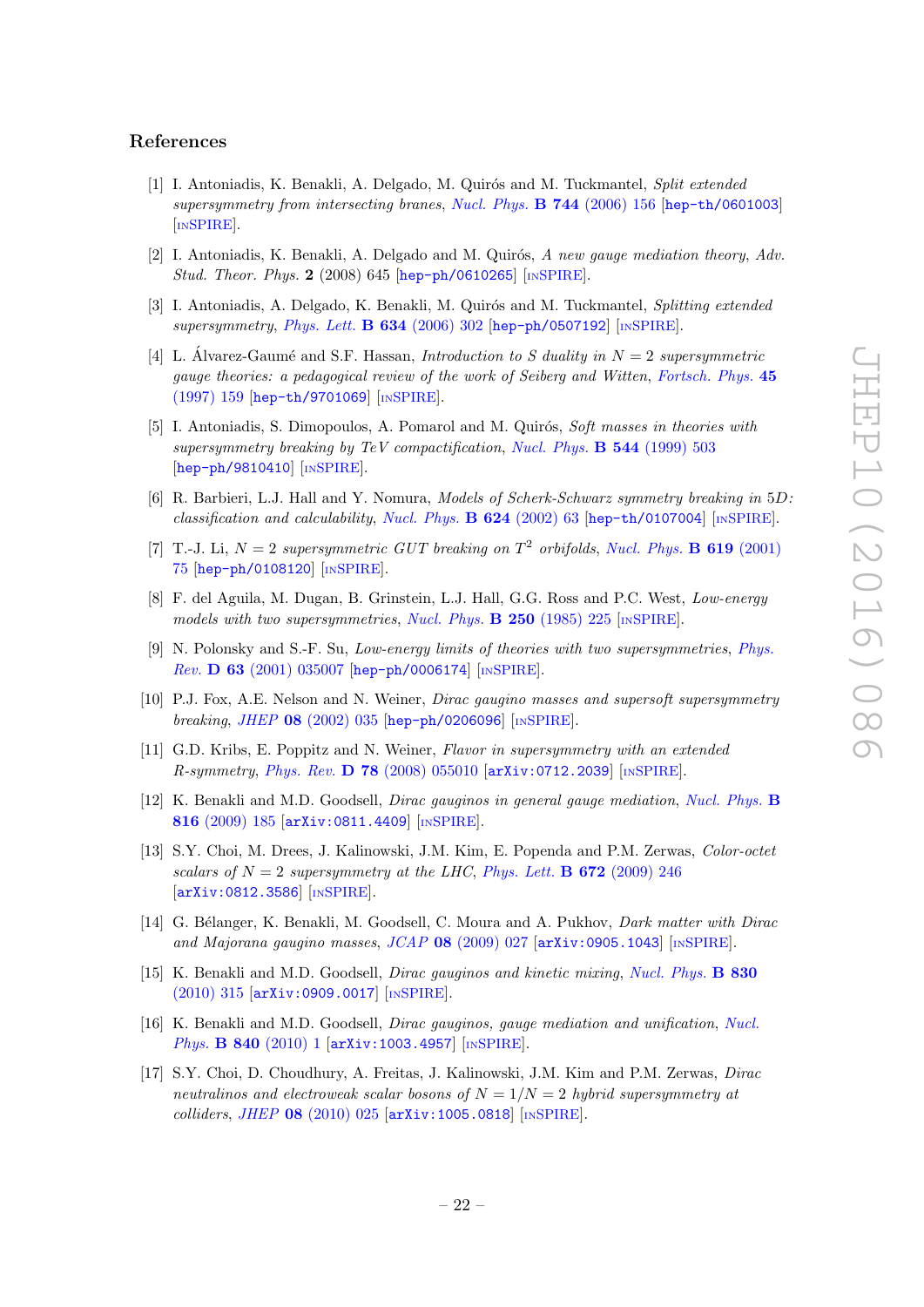- <span id="page-24-0"></span>[18] S.Y. Choi, D. Choudhury, A. Freitas, J. Kalinowski and P.M. Zerwas, The extended Higgs system in R-symmetric supersymmetry theories, [Phys. Lett.](http://dx.doi.org/10.1016/j.physletb.2011.01.059) **B 697** (2011) 215 [Erratum ibid. B 698 (2011) 457] [[arXiv:1012.2688](https://arxiv.org/abs/1012.2688)] [IN[SPIRE](http://inspirehep.net/search?p=find+EPRINT+arXiv:1012.2688)].
- <span id="page-24-1"></span>[19] S. Abel and M. Goodsell, *Easy Dirac gauginos*, *JHEP* **06** [\(2011\) 064](http://dx.doi.org/10.1007/JHEP06(2011)064) [[arXiv:1102.0014](https://arxiv.org/abs/1102.0014)] [IN[SPIRE](http://inspirehep.net/search?p=find+EPRINT+arXiv:1102.0014)].
- <span id="page-24-2"></span>[20] K. Benakli, M.D. Goodsell and A.-K. Maier, *Generating*  $\mu$  and  $B\mu$  in models with Dirac gauginos, [Nucl. Phys.](http://dx.doi.org/10.1016/j.nuclphysb.2011.06.001) **B 851** (2011) 445 [[arXiv:1104.2695](https://arxiv.org/abs/1104.2695)] [IN[SPIRE](http://inspirehep.net/search?p=find+EPRINT+arXiv:1104.2695)].
- <span id="page-24-3"></span>[21] H. Itoyama and N. Maru, *D-term dynamical supersymmetry breaking generating split*  $N = 2$ gaugino masses of mixed Majorana-Dirac type, [Int. J. Mod. Phys.](http://dx.doi.org/10.1142/S0217751X1250159X)  $\mathbf{A}$  27 (2012) 1250159 [[arXiv:1109.2276](https://arxiv.org/abs/1109.2276)] [IN[SPIRE](http://inspirehep.net/search?p=find+EPRINT+arXiv:1109.2276)].
- <span id="page-24-4"></span>[22] M. Heikinheimo, M. Kellerstein and V. Sanz, *How many supersymmetries?*, *[JHEP](http://dx.doi.org/10.1007/JHEP04(2012)043)* 04 [\(2012\) 043](http://dx.doi.org/10.1007/JHEP04(2012)043) [[arXiv:1111.4322](https://arxiv.org/abs/1111.4322)] [IN[SPIRE](http://inspirehep.net/search?p=find+EPRINT+arXiv:1111.4322)].
- [23] G.D. Kribs and A. Martin, Supersoft supersymmetry is super-safe, [Phys. Rev.](http://dx.doi.org/10.1103/PhysRevD.85.115014) D 85 (2012) [115014](http://dx.doi.org/10.1103/PhysRevD.85.115014) [[arXiv:1203.4821](https://arxiv.org/abs/1203.4821)] [IN[SPIRE](http://inspirehep.net/search?p=find+EPRINT+arXiv:1203.4821)].
- <span id="page-24-5"></span>[24] M.D. Goodsell, Two-loop RGEs with Dirac gaugino masses, JHEP 01 [\(2013\) 066](http://dx.doi.org/10.1007/JHEP01(2013)066) [[arXiv:1206.6697](https://arxiv.org/abs/1206.6697)] [IN[SPIRE](http://inspirehep.net/search?p=find+EPRINT+arXiv:1206.6697)].
- [25] K. Benakli, M.D. Goodsell and F. Staub, *Dirac gauginos and the*  $125 \text{ GeV}$  *Higgs, [JHEP](http://dx.doi.org/10.1007/JHEP06(2013)073)* 06 [\(2013\) 073](http://dx.doi.org/10.1007/JHEP06(2013)073) [[arXiv:1211.0552](https://arxiv.org/abs/1211.0552)] [IN[SPIRE](http://inspirehep.net/search?p=find+EPRINT+arXiv:1211.0552)].
- [26] H. Itoyama and N. Maru, *D-term triggered dynamical supersymmetry breaking*, *[Phys. Rev.](http://dx.doi.org/10.1103/PhysRevD.88.025012)*  $\bf{D}$  88  $(2013)$   $025012$   $[\rm{arXiv:1301.7548}]$  $[\rm{arXiv:1301.7548}]$  $[\rm{arXiv:1301.7548}]$   $[\rm{nsPIRE}]$ .
- <span id="page-24-11"></span>[27] E. Dudas, M. Goodsell, L. Heurtier and P. Tziveloglou, Flavour models with Dirac and fake gluinos, [Nucl. Phys.](http://dx.doi.org/10.1016/j.nuclphysb.2014.05.005) **B 884** (2014) 632 [[arXiv:1312.2011](https://arxiv.org/abs/1312.2011)] [IN[SPIRE](http://inspirehep.net/search?p=find+EPRINT+arXiv:1312.2011)].
- <span id="page-24-6"></span>[28] H. Itoyama and N. Maru, 126 GeV Higgs boson associated with D-term triggered dynamical supersymmetry breaking, Symmetry 7 [\(2015\) 193](http://dx.doi.org/10.3390/sym7010193) [[arXiv:1312.4157](https://arxiv.org/abs/1312.4157)] [IN[SPIRE](http://inspirehep.net/search?p=find+EPRINT+arXiv:1312.4157)].
- <span id="page-24-7"></span>[29] K. Benakli, M. Goodsell, F. Staub and W. Porod, Constrained minimal Dirac gaugino supersymmetric Standard Model, Phys. Rev. D 90 [\(2014\) 045017](http://dx.doi.org/10.1103/PhysRevD.90.045017) [[arXiv:1403.5122](https://arxiv.org/abs/1403.5122)] [IN[SPIRE](http://inspirehep.net/search?p=find+EPRINT+arXiv:1403.5122)].
- <span id="page-24-8"></span>[30] M.D. Goodsell and P. Tziveloglou, *Dirac gauginos in low scale supersymmetry breaking*, [Nucl. Phys.](http://dx.doi.org/10.1016/j.nuclphysb.2014.10.020) **B 889** (2014) 650 [[arXiv:1407.5076](https://arxiv.org/abs/1407.5076)] [IN[SPIRE](http://inspirehep.net/search?p=find+EPRINT+arXiv:1407.5076)].
- <span id="page-24-9"></span>[31] P. Diessner, J. Kalinowski, W. Kotlarski and D. Stöckinger, *Higgs boson mass and* electroweak observables in the MRSSM, JHEP  $12$  [\(2014\) 124](http://dx.doi.org/10.1007/JHEP12(2014)124)  $[\text{arXiv:1410.4791}]$  $[\text{arXiv:1410.4791}]$  $[\text{arXiv:1410.4791}]$  [IN[SPIRE](http://inspirehep.net/search?p=find+EPRINT+arXiv:1410.4791)].
- <span id="page-24-10"></span>[32] P. Diessner, J. Kalinowski, W. Kotlarski and D. Stöckinger, Two-loop correction to the Higgs boson mass in the MRSSM, [Adv. High Energy Phys.](http://dx.doi.org/10.1155/2015/760729) 2015 (2015) 760729 [[arXiv:1504.05386](https://arxiv.org/abs/1504.05386)] [IN[SPIRE](http://inspirehep.net/search?p=find+EPRINT+arXiv:1504.05386)].
- <span id="page-24-12"></span>[33] M.D. Goodsell, M.E. Krauss, T. Müller, W. Porod and F. Staub, *Dark matter scenarios in* a constrained model with Dirac gauginos, JHEP 10 [\(2015\) 132](http://dx.doi.org/10.1007/JHEP10(2015)132) [[arXiv:1507.01010](https://arxiv.org/abs/1507.01010)] [IN[SPIRE](http://inspirehep.net/search?p=find+EPRINT+arXiv:1507.01010)].
- <span id="page-24-13"></span>[34] P. Diessner, J. Kalinowski, W. Kotlarski and D. Stöckinger, Exploring the Higgs sector of the MRSSM with a light scalar, JHEP  $03$  [\(2016\) 007](http://dx.doi.org/10.1007/JHEP03(2016)007) [[arXiv:1511.09334](https://arxiv.org/abs/1511.09334)] [IN[SPIRE](http://inspirehep.net/search?p=find+EPRINT+arXiv:1511.09334)].
- <span id="page-24-14"></span>[35] J. Braathen, M.D. Goodsell and P. Slavich, Leading two-loop corrections to the Higgs boson masses in SUSY models with Dirac gauginos, JHEP 09 [\(2016\) 045](http://dx.doi.org/10.1007/JHEP09(2016)045) [[arXiv:1606.09213](https://arxiv.org/abs/1606.09213)] [IN[SPIRE](http://inspirehep.net/search?p=find+EPRINT+arXiv:1606.09213)].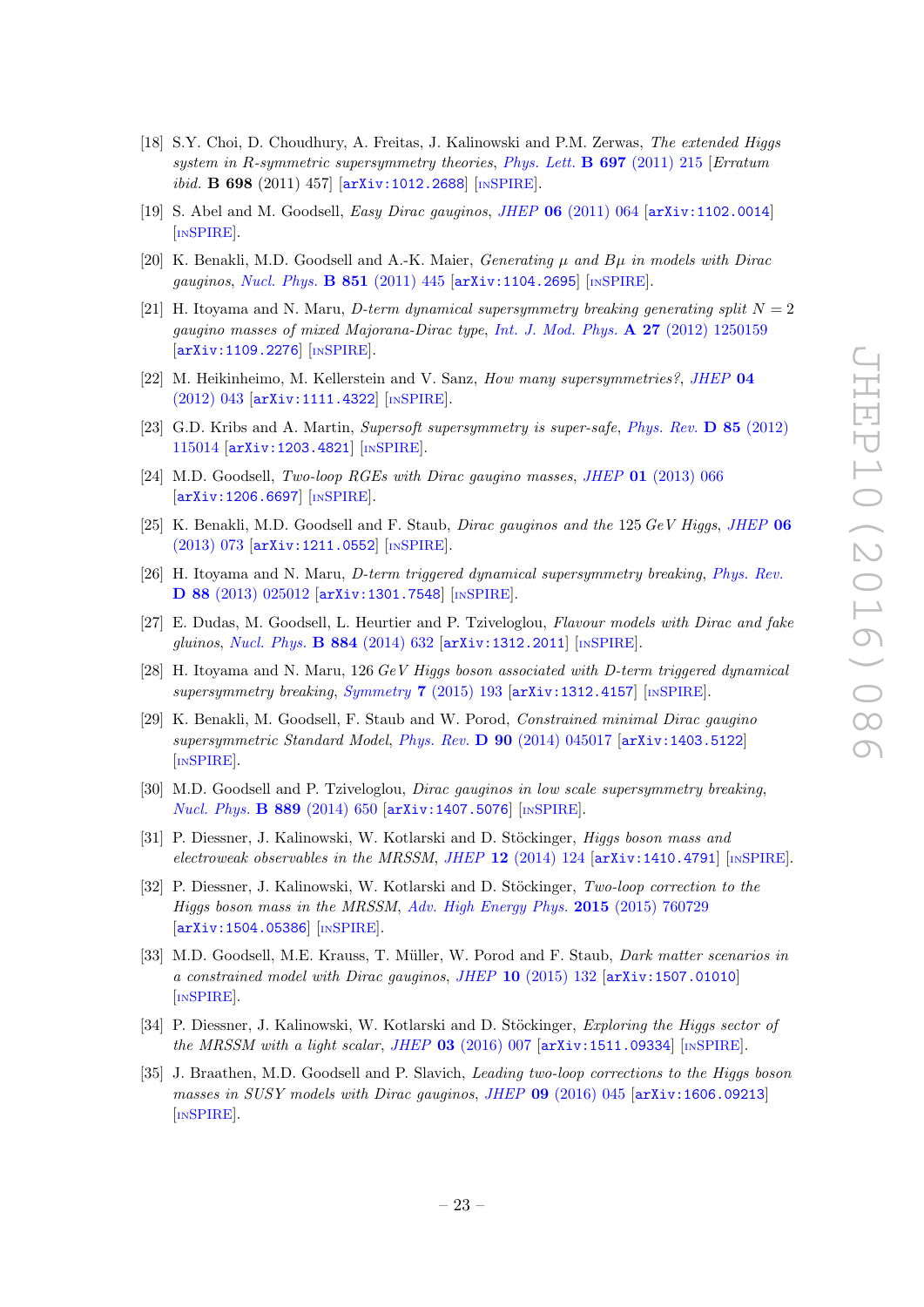- <span id="page-25-0"></span>[36] A.E. Nelson, N. Rius, V. Sanz and M. Unsal, *The minimal supersymmetric model without a*  $\mu$  term, JHEP 08 [\(2002\) 039](http://dx.doi.org/10.1088/1126-6708/2002/08/039) [[hep-ph/0206102](https://arxiv.org/abs/hep-ph/0206102)] [IN[SPIRE](http://inspirehep.net/search?p=find+EPRINT+hep-ph/0206102)].
- <span id="page-25-1"></span>[37] ATLAS and CMS collaborations, Combined measurement of the Higgs boson mass in pp collisions at  $\sqrt{s} = 7$  and 8 TeV with the ATLAS and CMS experiments, [Phys. Rev. Lett.](http://dx.doi.org/10.1103/PhysRevLett.114.191803) 114 [\(2015\) 191803](http://dx.doi.org/10.1103/PhysRevLett.114.191803) [[arXiv:1503.07589](https://arxiv.org/abs/1503.07589)] [IN[SPIRE](http://inspirehep.net/search?p=find+EPRINT+arXiv:1503.07589)].
- <span id="page-25-2"></span>[38] K. Benakli, M.D. Goodsell and F. Staub, *Dirac gauginos and the* 125 GeV Higgs, [JHEP](http://dx.doi.org/10.1007/JHEP06(2013)073) 06 [\(2013\) 073](http://dx.doi.org/10.1007/JHEP06(2013)073) [[arXiv:1211.0552](https://arxiv.org/abs/1211.0552)] [IN[SPIRE](http://inspirehep.net/search?p=find+EPRINT+arXiv:1211.0552)].
- <span id="page-25-3"></span>[39] L.J. Hall and L. Randall,  $U(1)_R$  symmetric supersymmetry, [Nucl. Phys.](http://dx.doi.org/10.1016/0550-3213(91)90444-3) **B** 352 (1991) 289 [IN[SPIRE](http://inspirehep.net/search?p=find+J+%22Nucl.Phys.,B352,289%22)].
- <span id="page-25-4"></span>[40] L. Randall and N. Rius, *The minimal*  $U(1)_R$  symmetric model revisited, *[Phys. Lett.](http://dx.doi.org/10.1016/0370-2693(92)91779-9)* **B** 286 [\(1992\) 299](http://dx.doi.org/10.1016/0370-2693(92)91779-9) [IN[SPIRE](http://inspirehep.net/search?p=find+J+%22Phys.Lett.,B286,299%22)].
- <span id="page-25-5"></span>[41] M. Dine and D. MacIntire, Supersymmetry, naturalness and dynamical supersymmetry breaking, Phys. Rev. **D 46** [\(1992\) 2594](http://dx.doi.org/10.1103/PhysRevD.46.2594) [[hep-ph/9205227](https://arxiv.org/abs/hep-ph/9205227)] [IN[SPIRE](http://inspirehep.net/search?p=find+EPRINT+hep-ph/9205227)].
- [42] L. Maiani, A.D. Polosa and V. Riquer, Bounds to the Higgs sector masses in minimal supersymmetry from LHC data, [Phys. Lett.](http://dx.doi.org/10.1016/j.physletb.2013.06.026) **B** 724 (2013) 274  $\left[$ [arXiv:1305.2172](https://arxiv.org/abs/1305.2172) $\right]$  [IN[SPIRE](http://inspirehep.net/search?p=find+EPRINT+arXiv:1305.2172)].
- <span id="page-25-6"></span>[43] A. Djouadi and J. Quevillon, The MSSM Higgs sector at a high  $M_{SUSY}$ : reopening the low  $\tan\beta$  regime and heavy Higgs searches, JHEP 10 [\(2013\) 028](http://dx.doi.org/10.1007/JHEP10(2013)028)  $\left[\text{arXiv:1304}.1787\right]$  [IN[SPIRE](http://inspirehep.net/search?p=find+EPRINT+arXiv:1304.1787)].
- <span id="page-25-7"></span>[44] A. Djouadi, L. Maiani, G. Moreau, A. Polosa, J. Quevillon and V. Riquer, The post-Higgs MSSM scenario: habemus MSSM?, [Eur. Phys. J.](http://dx.doi.org/10.1140/epjc/s10052-013-2650-0) C 73 (2013) 2650 [[arXiv:1307.5205](https://arxiv.org/abs/1307.5205)] [IN[SPIRE](http://inspirehep.net/search?p=find+EPRINT+arXiv:1307.5205)].
- <span id="page-25-8"></span>[45] A. Djouadi, L. Maiani, A. Polosa, J. Quevillon and V. Riquer, Fully covering the MSSM Higgs sector at the LHC, JHEP  $06$  [\(2015\) 168](http://dx.doi.org/10.1007/JHEP06(2015)168)  $\left[$ [arXiv:1502.05653](https://arxiv.org/abs/1502.05653)]  $\left[$ IN[SPIRE](http://inspirehep.net/search?p=find+EPRINT+arXiv:1502.05653) $\right]$ .
- <span id="page-25-9"></span>[46] E. Bagnaschi et al., *Benchmark scenarios for low*  $\tan \beta$  in the MSSM, [LHCHXSWG-2015-002,](https://cds.cern.ch/record/2039911) CERN, Geneva Switzerland (2015).
- <span id="page-25-10"></span>[47] P. Draper, G. Lee and C.E.M. Wagner, Precise estimates of the Higgs mass in heavy supersymmetry, Phys. Rev. D 89 [\(2014\) 055023](http://dx.doi.org/10.1103/PhysRevD.89.055023) [[arXiv:1312.5743](https://arxiv.org/abs/1312.5743)] [IN[SPIRE](http://inspirehep.net/search?p=find+J+%22Phys.Rev.,D89,055023%22)].
- [48] G. Lee and C.E.M. Wagner, Higgs bosons in heavy supersymmetry with an intermediate  $m_A$ , *Phys. Rev.* **D 92** [\(2015\) 075032](http://dx.doi.org/10.1103/PhysRevD.92.075032) [[arXiv:1508.00576](https://arxiv.org/abs/1508.00576)] [IN[SPIRE](http://inspirehep.net/search?p=find+J+%22Phys.Rev.,D92,075032%22)].
- [49] K. Benakli, M.D. Goodsell and A.-K. Maier, *Generating*  $\mu$  and  $B\mu$  in models with Dirac gauginos, [Nucl. Phys.](http://dx.doi.org/10.1016/j.nuclphysb.2011.06.001) **B 851** (2011) 445 [[arXiv:1104.2695](https://arxiv.org/abs/1104.2695)] [IN[SPIRE](http://inspirehep.net/search?p=find+EPRINT+arXiv:1104.2695)].
- [50] I. Jack and D.R.T. Jones, Nonstandard soft supersymmetry breaking, [Phys. Lett.](http://dx.doi.org/10.1016/S0370-2693(99)00530-4) **B** 457 [\(1999\) 101](http://dx.doi.org/10.1016/S0370-2693(99)00530-4) [[hep-ph/9903365](https://arxiv.org/abs/hep-ph/9903365)] [IN[SPIRE](http://inspirehep.net/search?p=find+EPRINT+hep-ph/9903365)].
- [51] ATLAS collaboration, Constraints on new phenomena via Higgs boson couplings and invisible decays with the ATLAS detector, JHEP  $11$  [\(2015\) 206](http://dx.doi.org/10.1007/JHEP11(2015)206) [[arXiv:1509.00672](https://arxiv.org/abs/1509.00672)] [IN[SPIRE](http://inspirehep.net/search?p=find+EPRINT+arXiv:1509.00672)].
- [52] ATLAS and CMS collaborations, Measurements of the Higgs boson production and decay rates and constraints on its couplings from a combined ATLAS and CMS analysis of the LHC pp collision data at  $\sqrt{s} = 7$  and  $8 \text{ TeV}$ , JHEP 08 [\(2016\) 045](http://dx.doi.org/10.1007/JHEP08(2016)045) [[arXiv:1606.02266](https://arxiv.org/abs/1606.02266)] [IN[SPIRE](http://inspirehep.net/search?p=find+EPRINT+arXiv:1606.02266)].
- [53] J.F. Gunion, H.E. Haber, G.L. Kane and S. Dawson, The Higgs hunter's guide, Front. *Phys.* **80** (2000) 1  $[N\text{SPIRE}]$  $[N\text{SPIRE}]$  $[N\text{SPIRE}]$ .